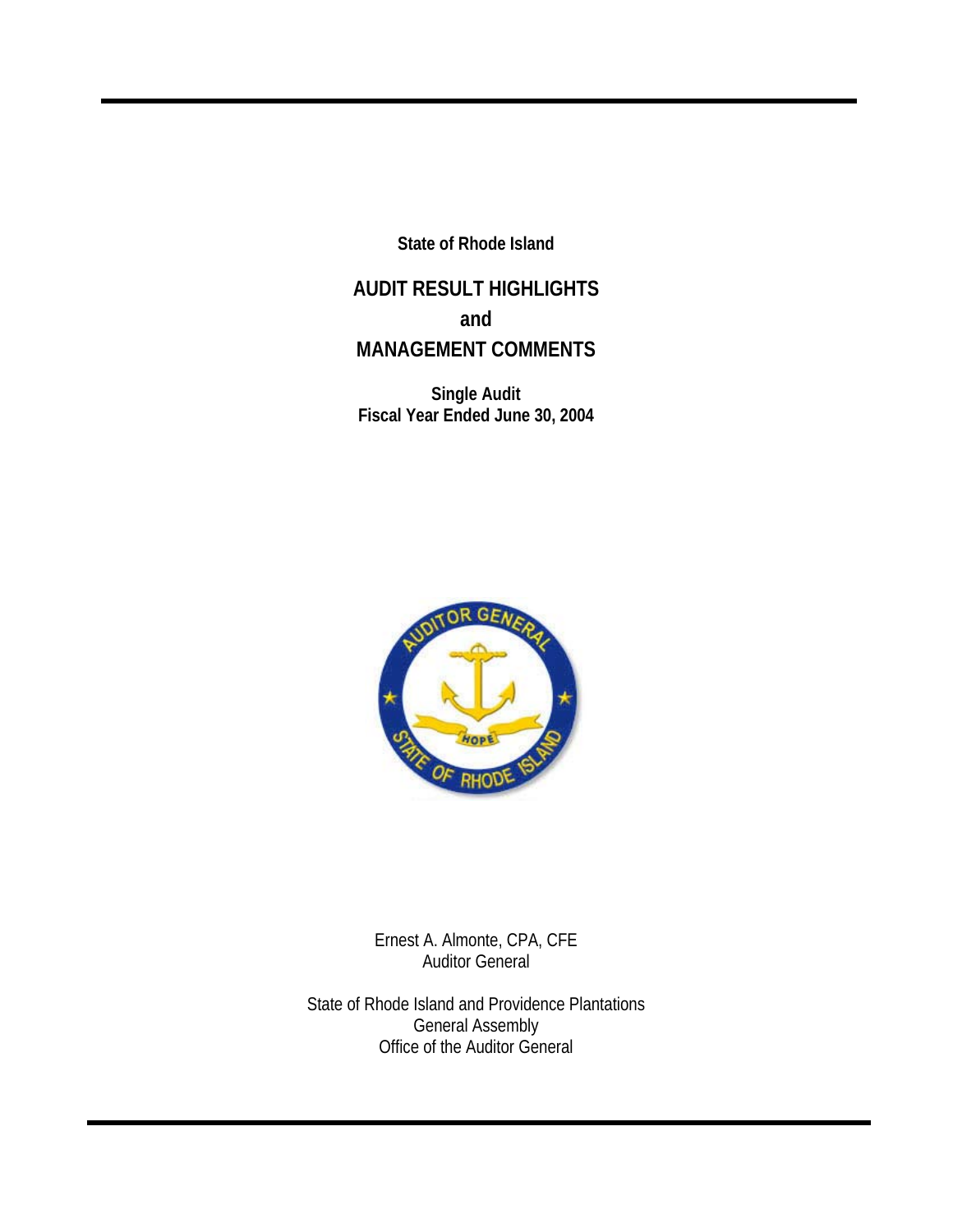

STATE of RHODE ISLAND and PROVIDENCE PLANTATIONS

GENERAL ASSEMBLY

OFFICE of the AUDITOR GENERAL

- ♦ *Integrity*
- ♦ *Reliability*
- ♦ *Independence*
- ♦ *Accountability*

ERNEST A. ALMONTE, CPA, CFE Auditor General ernest.almonte@oag.ri.gov

July 29, 2005

### JOINT COMMITTEE ON LEGISLATIVE SERVICES:

SPEAKER William J. Murphy, Chairman

Senator Joseph A. Montalbano Senator Dennis L. Algiere Representative Gordon D. Fox Representative Robert A. Watson

 We have completed our Single Audit of the State for the fiscal year ended June 30, 2004 and have issued our *Single Audit Report* separately. This communication supplements the *Single Audit Report* and includes audit result highlights as well as management comments and related recommendations. In our opinion, these management comments, while less significant than findings included in the *Single Audit Report*, still warrant communication and the attention of the State's management.

Sincerely,

rnest A. Almante

Ernest A. Almonte, CPA, CFE Auditor General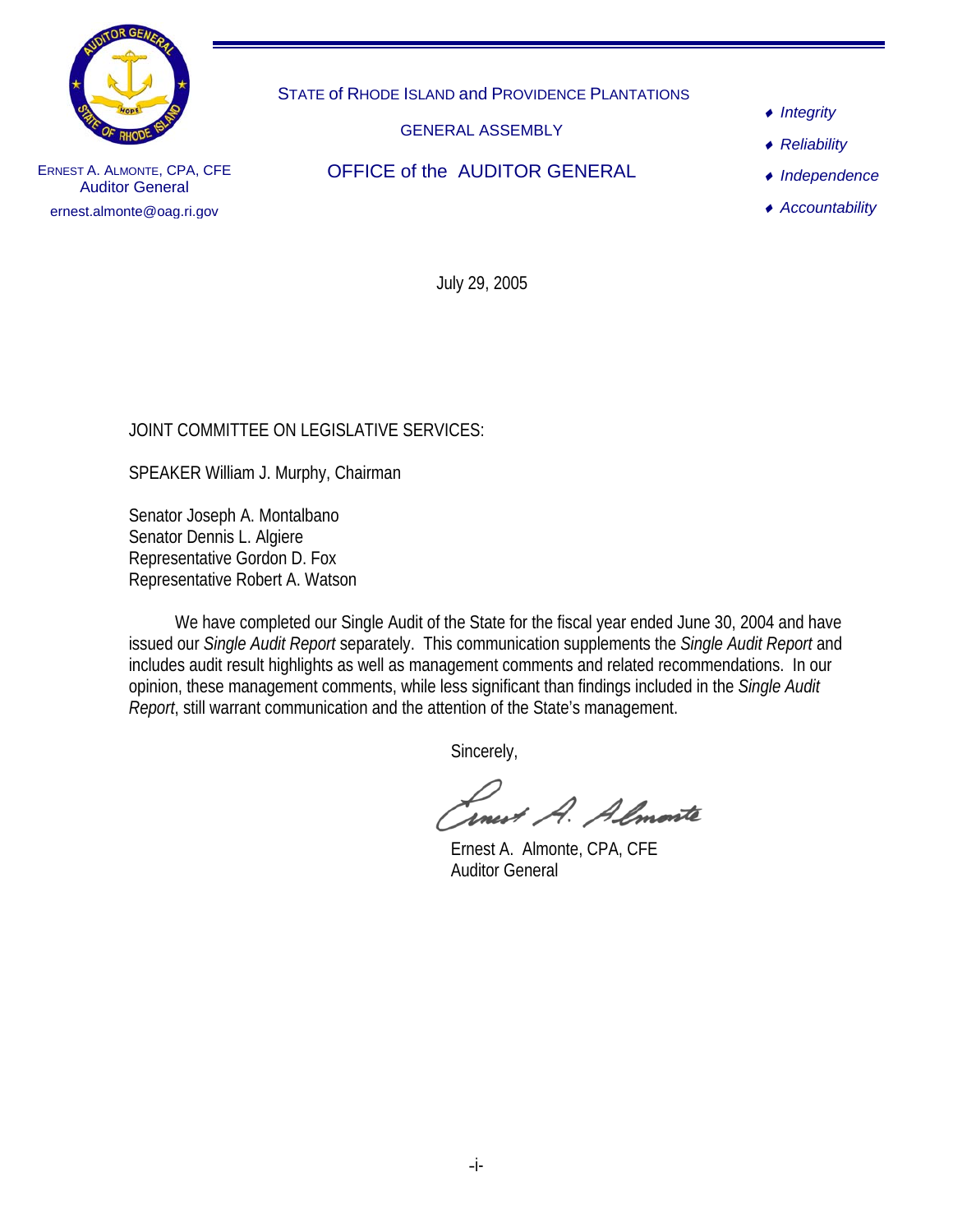## **Table of Contents**

|                                                                                        | Page                                   |
|----------------------------------------------------------------------------------------|----------------------------------------|
| Overview                                                                               | 1                                      |
| Discussion of the Significance of the Audit Results                                    | 2                                      |
| Conclusion                                                                             | 3                                      |
| <b>Fiscal 2004 Reportable Conditions by Functional Area</b>                            | 4                                      |
| <b>Management Comments - Fiscal 2004</b>                                               |                                        |
| <b>Fraud Risk Factors</b>                                                              | 6                                      |
| Accounting for Infrastructure Assets                                                   | 6                                      |
| Preparation of Required Disclosures for Deposits and Investments                       | $\overline{7}$                         |
| Government-wide statements - Accounting for Deferred Financing Costs                   |                                        |
| and Bond Premium and Discounts                                                         | 7                                      |
| State Budget                                                                           | $\overline{7}$                         |
| <b>Controls Over Payroll Expenditures</b>                                              | 8                                      |
| Allocation of Payroll Expenditures                                                     | 8                                      |
| Medicaid Claims Liability Estimation Process                                           | 9                                      |
| <b>Coding of Debt Service Expenditures</b>                                             | 9                                      |
| <b>Transactions with Component Units</b>                                               | 10                                     |
| Taxation - Write-offs                                                                  | 10                                     |
| <b>Taxation - Estimated Receivables</b>                                                | 10                                     |
| Taxation - Accrual of Pari-mutuel Betting Taxes                                        | 11                                     |
| Taxation - Timely Update of Taxpayer Balances                                          | 11                                     |
| Taxation - Accounting for the Distribution of Motor Fuel Taxes                         | 11                                     |
| Taxation - Controls over the Recording of Accounts Receivable                          |                                        |
| <b>Correction Adjustments</b>                                                          | 12                                     |
| Taxation - Reconciliation of Cash Receipts Posted in Accounts Receivable               |                                        |
| <b>Systems to RISAIL</b><br>Taxation -W-3 Reconciliations                              | $12 \overline{ }$<br>$12 \overline{ }$ |
| Revenue Accruals – Department of Labor and Training                                    | 13                                     |
| Recording of Cash Receipts - Department of Labor and Training                          | 13                                     |
|                                                                                        | 14                                     |
| <b>Coordinated Financial Management</b>                                                |                                        |
| Subrecipient Monitoring - Review of Single Audit Reports<br>Drawdowns of Federal Funds | 15                                     |
|                                                                                        | 16                                     |
| <b>Corrective Action Plan</b>                                                          | 17                                     |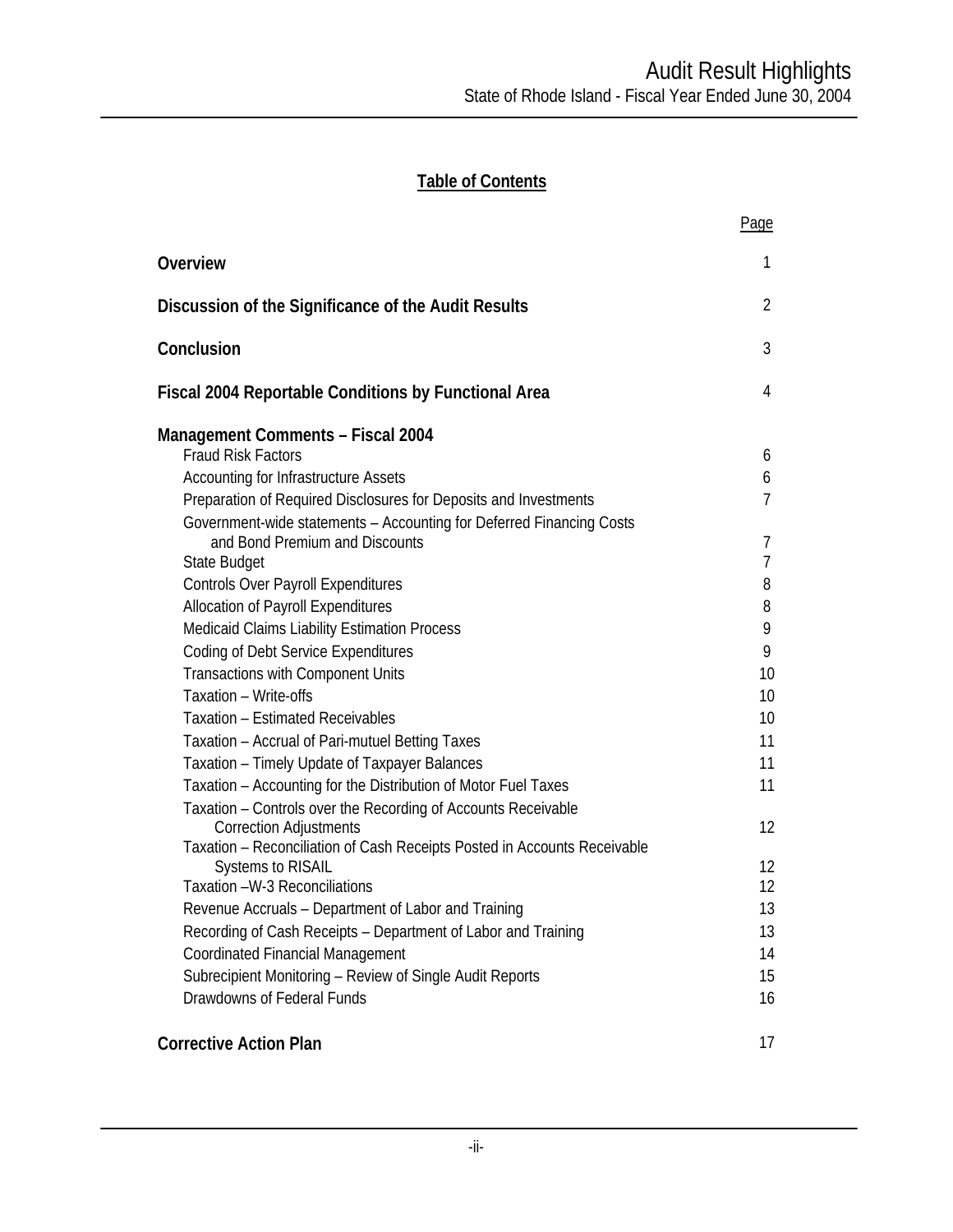#### **OVERVIEW**

We performed a comprehensive audit of the State of Rhode Island for the fiscal year ended June 30, 2004. The State's basic financial statements and our *Independent Auditor's Report* thereon are presented in the *State's Comprehensive Annual Financial Report*. The *Single Audit Report* includes the State's basic financial statements, our report on internal control over financial reporting and compliance, and our opinion on compliance with requirements applicable to each major federal program and our report on internal control over compliance. The *Single Audit Report*, required by federal law, also includes findings and recommendations, relating to both the financial statements and the administration of federal programs, deemed to be reportable conditions, instances of material noncompliance, or matters required to be reported by OMB Circular A-133. The results of our audit, as communicated in various opinions, reports, and findings and recommendations, are summarized below:

#### *Financial Statements –*

 We opined on the fairness of presentation of the State's basic financial statements (government-wide, major funds and aggregate remaining fund information). Our opinions were qualified because:

*Government-wide financial statements – governmental activities -* 

o Capital assets reported on the governmental activities financial statements are incomplete. Due to insufficient inventories of capital assets and weaknesses in accounting controls, we were unable to satisfy ourselves as to the carrying value of the furniture and equipment, depreciable intangible, and building improvement categories of capital assets and related depreciation.

#### *Fund financial statements –*

- o We could not satisfy ourselves as to the completeness of accounts payable and the related expenditures, federal revenue, and federal receivables reported for the Intermodal Surface Transportation Fund (a major fund).
- o Outstanding encumbrances at June 30, 2004 were not presented as a reserved component of fund balance within the State's major and non-major governmental funds.

Our opinions on the State's business–type activities and the aggregate discretely presented component units included within the government-wide financial statements were unqualified.

- □ We issued a report on internal control over financial reporting and on compliance and other matters based on an audit of financial statements performed in accordance with *Government Auditing Standards.* This report references twenty-eight reportable conditions of which 17 are considered material weaknesses in control over financial reporting. A table on pages 4 and 5 demonstrates the wide-ranging impact of the reportable conditions on multiple functional areas of the State's operations. These reportable conditions and related recommendations are included in the State's *Single Audit Report* for the year ended June 30, 2004.
- We presented twenty-three (23) management comments and recommendations (included herein beginning on page 6) intended to improve internal control or enhance compliance with laws, regulations or contracts. In addition, we communicated one management comment relating to the operations of the Division of Taxation separately and confidentially to avoid any unintended impact on taxpayer compliance. These management comments are less significant findings than those considered to be reportable conditions, yet, in our opinion still warrant communication and the attention of the State's management.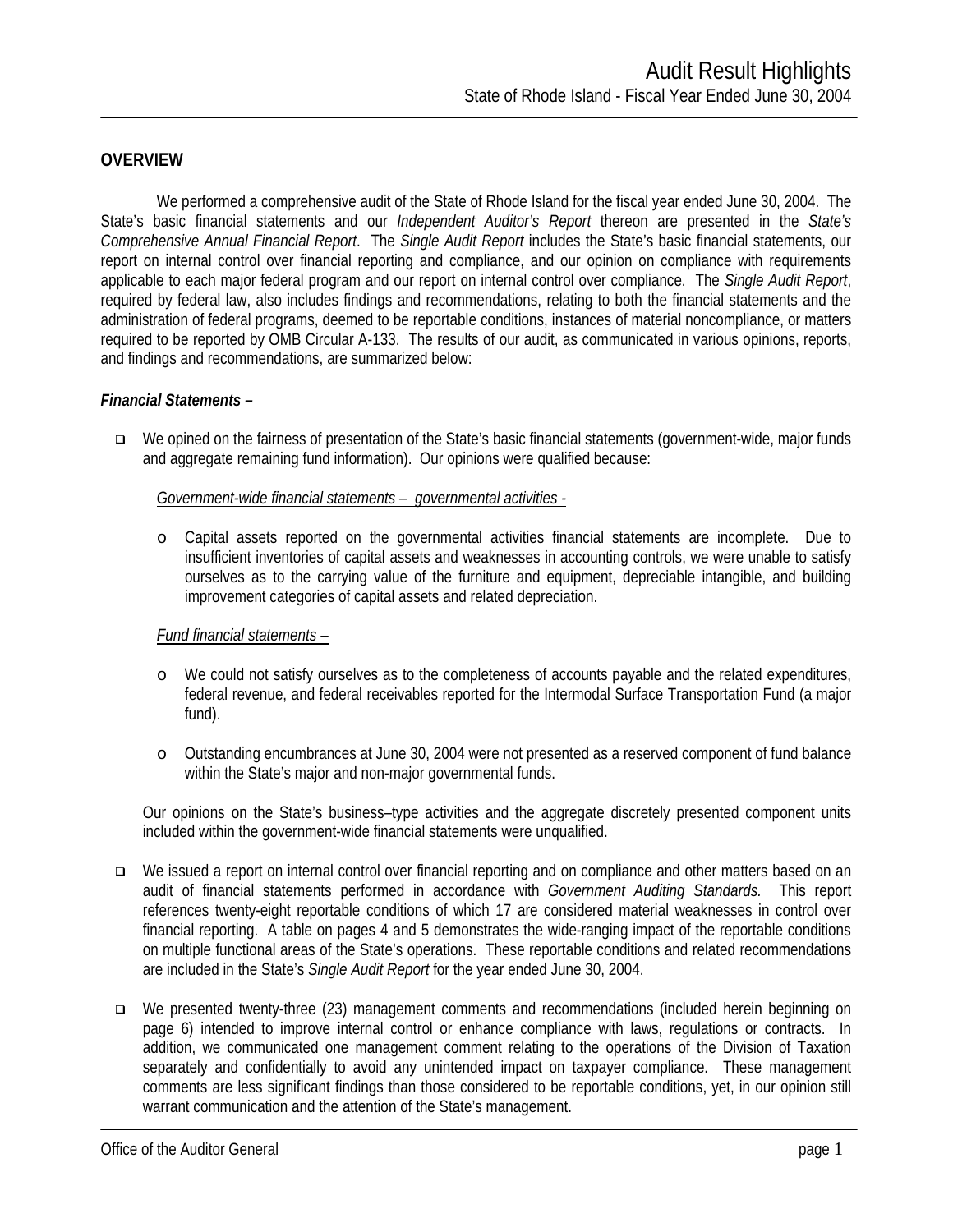#### *Federal Programs –*

 We issued a report on compliance with requirements applicable to each major federal program and on internal control over compliance in accordance with OMB Circular A-133. This report references 55 reportable conditions of which 7 are considered material weaknesses in internal control over compliance with federal requirements. These reportable conditions and related recommendations are included in the State's *Single Audit Report* for the year ended June 30, 2004.

#### **DISCUSSION OF THE SIGNIFICANCE OF THE AUDIT RESULTS**

Beginning with fiscal 2002, the State's ability to generate reliable and timely financial statements has been seriously compromised. This was, and continues to be, caused by:

- an inadequate accounting system that does not meet the State's financial reporting and operational needs;
- serious control weaknesses that complicate financial reporting and impede efficient audits;
- insufficient personnel resources allocated to accounting and financial reporting matters;
- a long-standing lack of investment in and management attention to building financial controls and systems that support financial reporting; and
- increasingly complex accounting and financial reporting guidelines promulgated by the Governmental Accounting Standards Board that continually raise the financial reporting standard to which the State is held.

The State's audited fiscal 2004 financial statements were not completed until thirteen months after fiscal yearend. Although this represents some progress (the fiscal 2003 financial statements were not completed until sixteen months after fiscal year end), our *Independent Auditor's Report* continues to be qualified for multiple reasons and the weaknesses in internal control are increasing not diminishing. Collectively, these control weaknesses raise serious concerns about the integrity of the State's financial information and its ability to effectively perform its day-to-day financial operations. Many of the issues were highlighted in past audits and remain uncorrected, continuing the risk of material misstatement of the State's financial statements.

Three important themes underlie many of the fiscal 2004 findings and recommendations --

- management is responsible for preparing financial statements in accordance with generally accepted accounting principles;
- management is responsible for establishing and maintaining internal control that will, among other things, initiate, record, process, and report transactions (as well as events and conditions) consistent with management's assertions embodied in the financial statements; and
- management's reliance on information technology necessitates the implementation of comprehensive systems security policies and procedures designed to ensure data integrity and reliability and protect data from loss or corruption.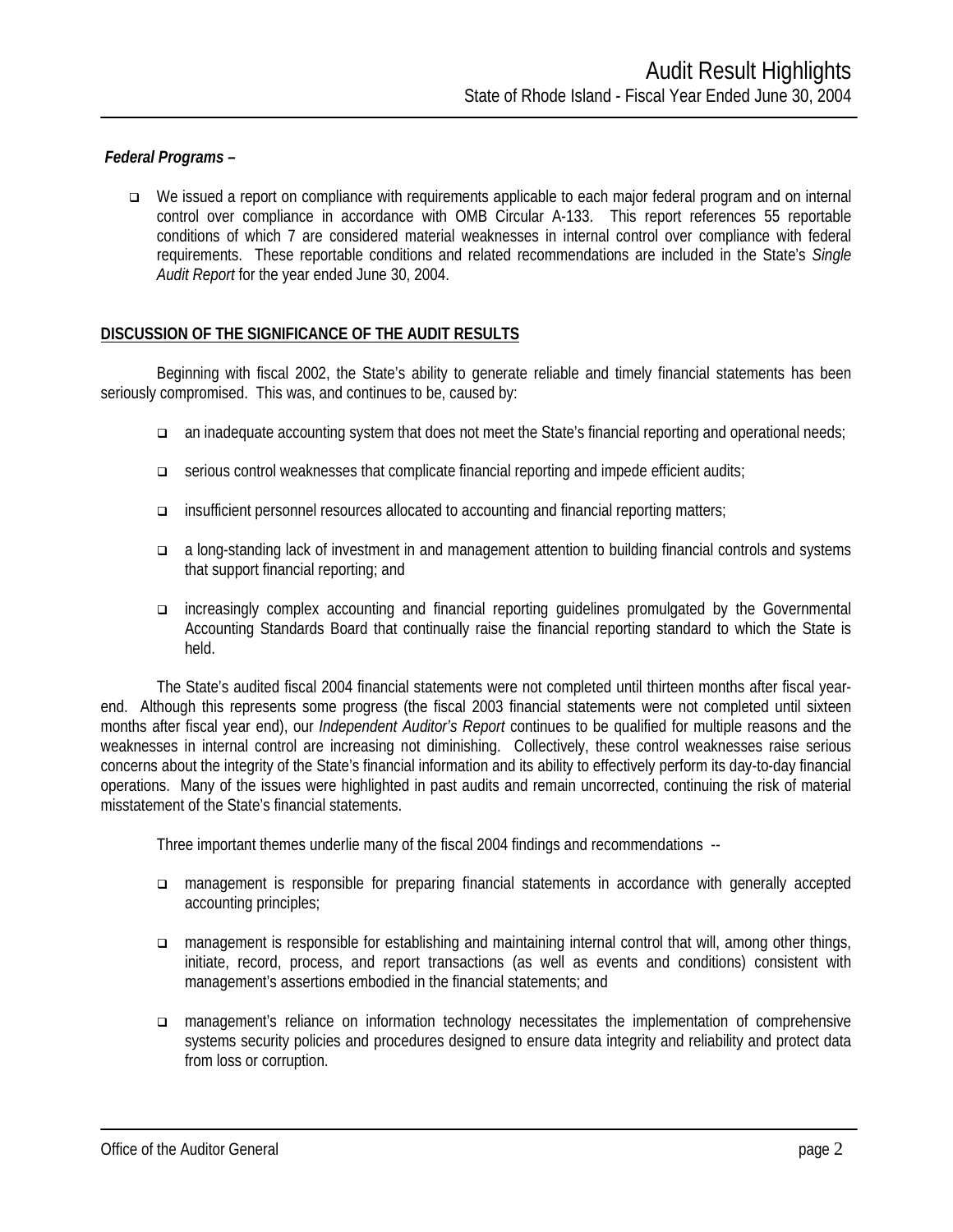The specific weaknesses and causes of the late financial statements are described in detail in the reportable conditions included in the *Single Audit Report*. The management comments included herein are "second tier" findings which in many instances are very significant yet less serious than those deemed reportable conditions.

The State appropriately desires to return to a more acceptable timetable for publishing audited financial statements beginning with fiscal 2005. However, consideration must be given to the impact of the multiple control weaknesses that have not been addressed and continued to exist during fiscal 2005. These control weaknesses not only complicate the accumulation of data for financial reporting purposes but prevent a controls driven audit approach where the focus is on assessing the reliability of the State's controls thereby relying on information produced under the control structure. Instead, we are forced to adopt a more substantive audit approach, which ultimately requires more audit effort thereby lengthening the audit timeframe.

#### **CONCLUSION**

The State's financial reporting situation has multiple causes, many of which precede the last three fiscal years when financial statements have been significantly delayed. We believe a complete solution is multi-faceted as well. Increased personnel resources alone without a significant investment in effective financial systems will ultimately be an incomplete and only marginally effective solution. Investment in systems without individuals capable of designing and maintaining the systems will be equally ineffective.

The State's implementation of RISAIL in fiscal 2002 clearly did not address the State's financial management and financial reporting needs. Because of multiple system design flaws and accounting issues related to the implementation, significant resources and attention were required to just maintain basic operations and correct known problems. Little or no progress has been made in addressing the fundamental inadequacies of the State's financial systems. The numerous findings enumerated in the *Single Audit Report* or included herein as management comments will likely remain without implementation of an integrated accounting system that operates with effective internal control policies and procedures.

In conclusion, the State needs to place greater emphasis and priority on financial management and reporting. While each of our findings includes specific recommendations, some of which are broad in scope, we ultimately recommend that the State make significant investments in both systems and personnel to alter its current course of financial reporting. If made, the benefits of these investments should not only improve the timeliness of financial reporting, but should significantly enhance the State's overall financial management.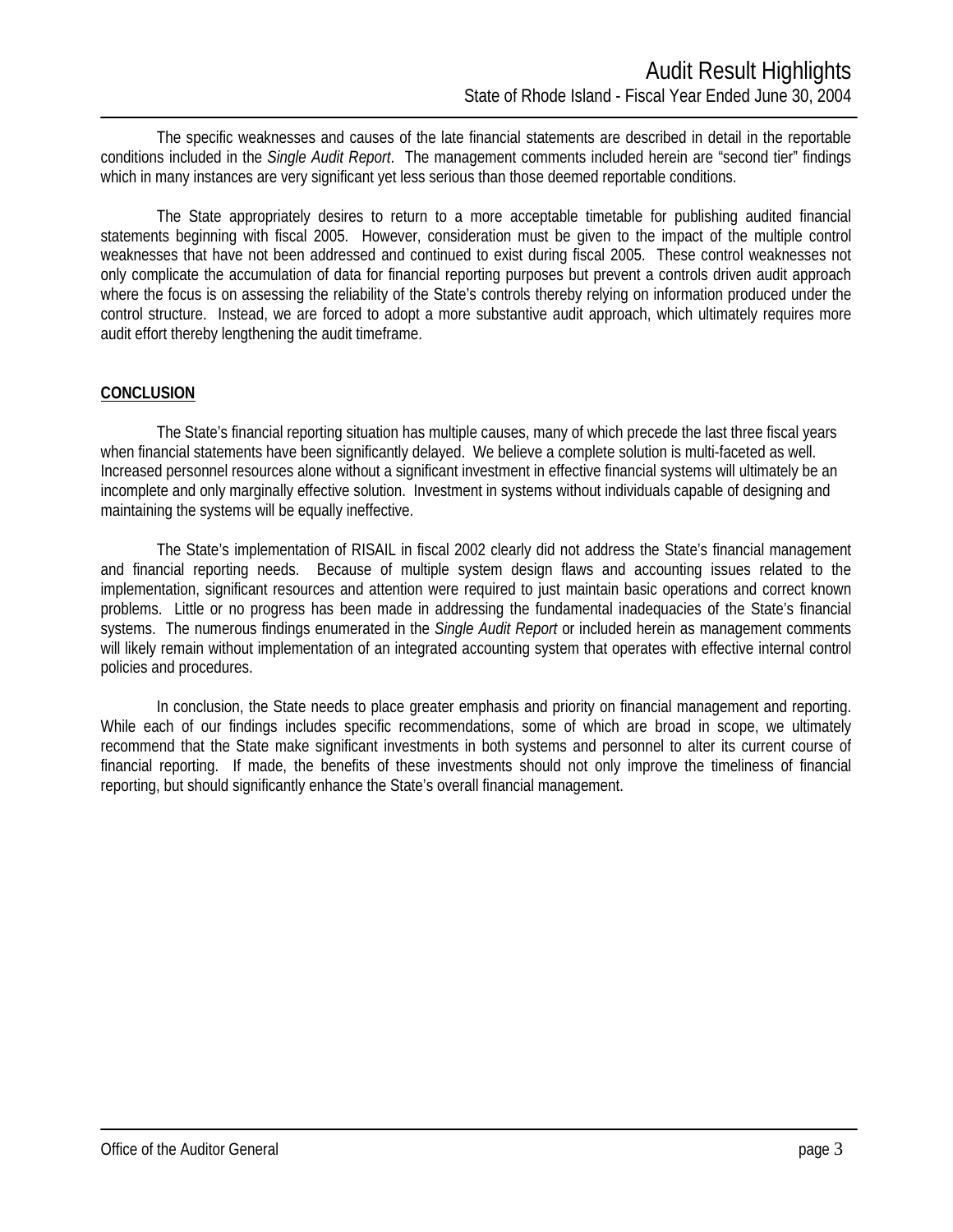|            |                                                                                                              |                                          | <b>Functional Impact Area</b>        |                               |                                |                                          |                                                         |                                                             |  |  |
|------------|--------------------------------------------------------------------------------------------------------------|------------------------------------------|--------------------------------------|-------------------------------|--------------------------------|------------------------------------------|---------------------------------------------------------|-------------------------------------------------------------|--|--|
| Finding    | <b>Description</b>                                                                                           | <b>Material</b><br>Weakness <sup>2</sup> | <b>Financial</b><br><b>Reporting</b> | <b>Accounting</b><br>Controls | <b>Financial</b><br>management | Asset<br>Management<br>and<br>Protection | <b>Information</b><br><b>Systems</b><br><b>Security</b> | Compliance<br><b>With Laws</b><br>and<br><b>Regulations</b> |  |  |
| 2004-1     | Controls Over Accounting and Financial Reporting - Statewide<br><b>Accounting System</b>                     |                                          |                                      |                               |                                | П                                        |                                                         |                                                             |  |  |
| 2004-2     | <b>Controls Over Accounting Transactions - RISAIL Accounting</b><br>System                                   |                                          |                                      |                               | ш                              | ш                                        |                                                         |                                                             |  |  |
| 2004-3     | Interfund Transactions and Interfund Receivables and Payables                                                |                                          |                                      | ш                             | m                              |                                          |                                                         |                                                             |  |  |
| 2004-4     | <b>Timely Bank Reconciliations</b>                                                                           |                                          | <b>Tall</b>                          | П                             | n                              | П                                        |                                                         |                                                             |  |  |
| $2004 - 5$ | Accounting Controls over Investment Transactions                                                             |                                          | <b>Tall</b>                          | ш                             | m                              | П                                        |                                                         |                                                             |  |  |
| 2004-6     | Accounting and Physical Control over Capital Assets                                                          |                                          | m                                    | ■                             | m                              | П                                        |                                                         |                                                             |  |  |
| 2004-7     | Control over Long-term Obligations                                                                           |                                          | <b>In</b>                            | П                             | n                              |                                          |                                                         |                                                             |  |  |
| $2004 - 8$ | Controls over Data Accumulated for Purposes of Financial Reporting<br>from Various State Information Systems |                                          |                                      |                               | ш                              | ш                                        |                                                         |                                                             |  |  |
| 2004-9     | Accounting Controls over Federal Revenue                                                                     |                                          | ш                                    | H                             | m.                             |                                          |                                                         |                                                             |  |  |
| 2004-10    | Encumbrances                                                                                                 |                                          | ш                                    | П                             | П                              |                                          |                                                         |                                                             |  |  |
| 2004-11    | <b>Liability for Compensated Absences</b>                                                                    |                                          | ш                                    | H                             |                                |                                          |                                                         |                                                             |  |  |
| 2004-12    | <b>Escrow Liability Balances</b>                                                                             |                                          | m                                    | П                             | П                              |                                          |                                                         |                                                             |  |  |
| 2004-13    | Taxation - Controls over Electronic Funds Transfer Receipts                                                  |                                          | <b>In</b>                            | П                             |                                |                                          | п                                                       |                                                             |  |  |
| 2004-14    | <b>RISAIL Access Controls</b>                                                                                |                                          |                                      | П                             |                                |                                          | п                                                       |                                                             |  |  |
| 2004-15    | <b>Controls Over Taxation Systems</b>                                                                        |                                          | m                                    | П                             |                                |                                          | п                                                       |                                                             |  |  |
| 2004-16    | Controls Over Employee Payroll System                                                                        |                                          |                                      |                               |                                |                                          |                                                         |                                                             |  |  |
| 2004-17    | Comprehensive Disaster Recovery/Business Continuity Plan                                                     |                                          |                                      |                               | П                              |                                          |                                                         |                                                             |  |  |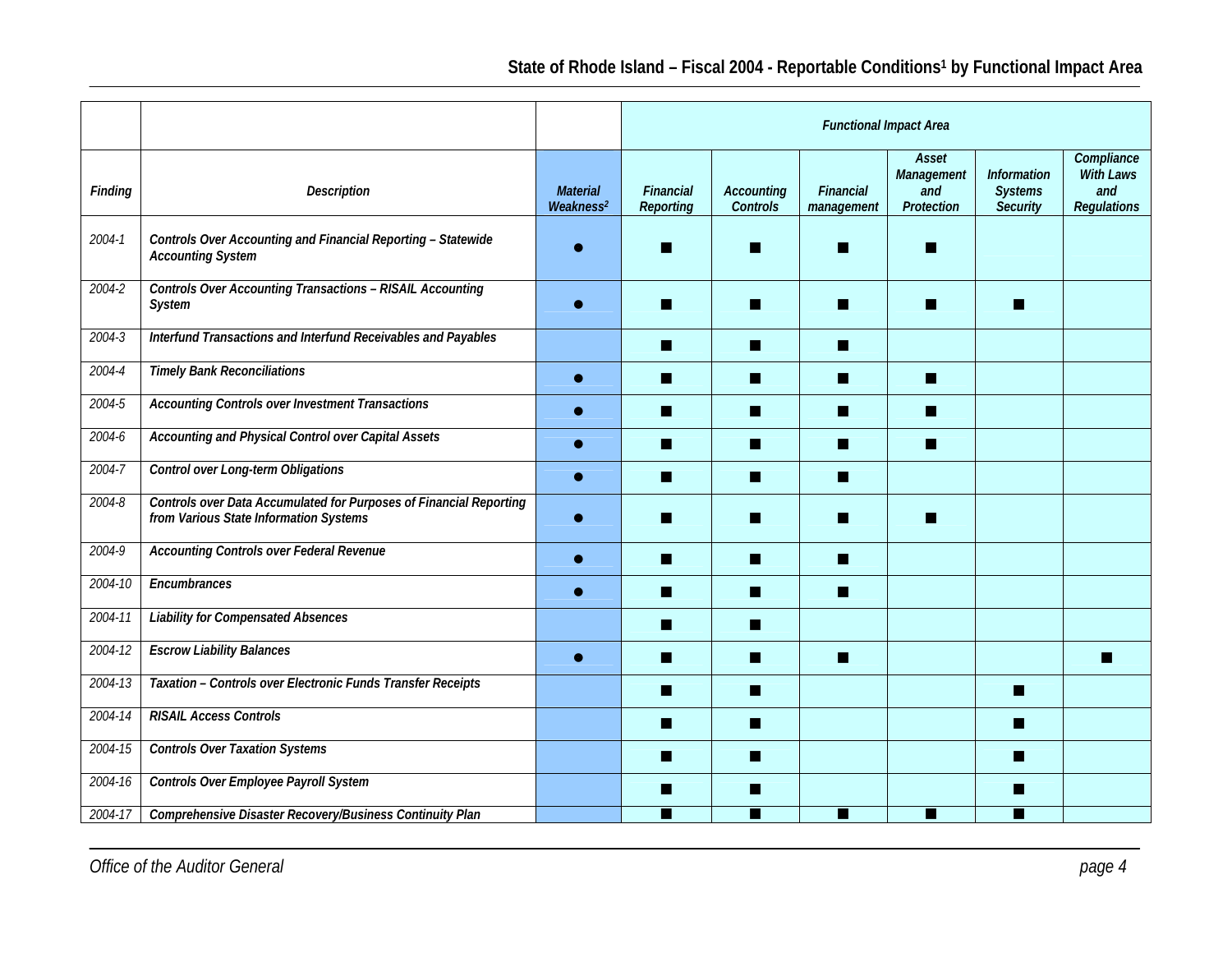|         |                                                                                                                           |                                                | <b>Functional Impact Area</b> |                                      |                         |                                          |                                                         |                                                             |  |  |  |  |  |  |  |  |  |
|---------|---------------------------------------------------------------------------------------------------------------------------|------------------------------------------------|-------------------------------|--------------------------------------|-------------------------|------------------------------------------|---------------------------------------------------------|-------------------------------------------------------------|--|--|--|--|--|--|--|--|--|
| Finding | <b>Description</b>                                                                                                        | <b>Material</b><br>We a k n e s s <sup>2</sup> | Financial<br><b>Reporting</b> | <b>Accounting</b><br><b>Controls</b> | Financial<br>management | Asset<br>Management<br>and<br>Protection | <b>Information</b><br><b>Systems</b><br><b>Security</b> | Compliance<br><b>With Laws</b><br>and<br><b>Regulations</b> |  |  |  |  |  |  |  |  |  |
| 2004-18 | Comprehensive Information System Security Policies and<br>Procedures                                                      |                                                |                               |                                      |                         | m                                        | п                                                       |                                                             |  |  |  |  |  |  |  |  |  |
| 2004-19 | Financial Reporting - Intermodal Surface Transportation Efficiency<br>Act (ISTEA) Fund                                    |                                                |                               |                                      |                         |                                          |                                                         |                                                             |  |  |  |  |  |  |  |  |  |
| 2004-20 | Controls over the Identification and Recording of Year- End Accruals                                                      |                                                |                               | I.                                   | m                       |                                          |                                                         |                                                             |  |  |  |  |  |  |  |  |  |
| 2004-21 | <b>Indirect Cost Recovery</b>                                                                                             |                                                | ш                             | ▅                                    |                         |                                          |                                                         |                                                             |  |  |  |  |  |  |  |  |  |
| 2004-22 | Lottery Gaming Systems - Logical Access Security                                                                          |                                                |                               |                                      | m                       |                                          |                                                         |                                                             |  |  |  |  |  |  |  |  |  |
| 2004-23 | Prepare Timely Bank Reconciliations - Employees' Retirement<br>System                                                     |                                                |                               | ▅                                    |                         |                                          |                                                         |                                                             |  |  |  |  |  |  |  |  |  |
| 2004-24 | Improve Controls Over Financial Reporting - Employees' Retirement<br>System                                               |                                                |                               |                                      |                         |                                          |                                                         |                                                             |  |  |  |  |  |  |  |  |  |
| 2004-25 | Implement Reconciliation Controls over the ANCHOR and General<br>Ledger Accounting Systems - Employees' Retirement System |                                                |                               |                                      |                         |                                          |                                                         |                                                             |  |  |  |  |  |  |  |  |  |
| 2004-26 | Improve controls over Data Entry to Ensure Correct Posting of Data<br>to Employer Accounts - Employees Retirement System  |                                                |                               |                                      |                         |                                          |                                                         |                                                             |  |  |  |  |  |  |  |  |  |
| 2004-27 | Fiscal Agent Oversight - Medical Assistance Program                                                                       |                                                |                               | ▅                                    | ш                       |                                          | ш                                                       |                                                             |  |  |  |  |  |  |  |  |  |
| 2004-28 | Automated Data Processing (ADP) Risk Analysis and System<br><b>Security Review</b>                                        |                                                |                               |                                      |                         |                                          |                                                         |                                                             |  |  |  |  |  |  |  |  |  |

(1) *Reportable conditions* involve matters coming to our attention relating to significant deficiencies in the design or operation of the internal control over financial reporting that, in our judgment, could adversely affect the State's ability to record process summarize and report financial data consistent with the assertions of management in the financial statements.

(2) A *material weakness* is a reportable condition in which the design or operation of one or more of the internal control components does not reduce to a relatively low level, the risk that misstatements caused by error or fraud in amounts, that would be material to the financial statements being audited, may occur and not be detected within a timely period by employees in the normal course of performing their assigned functions.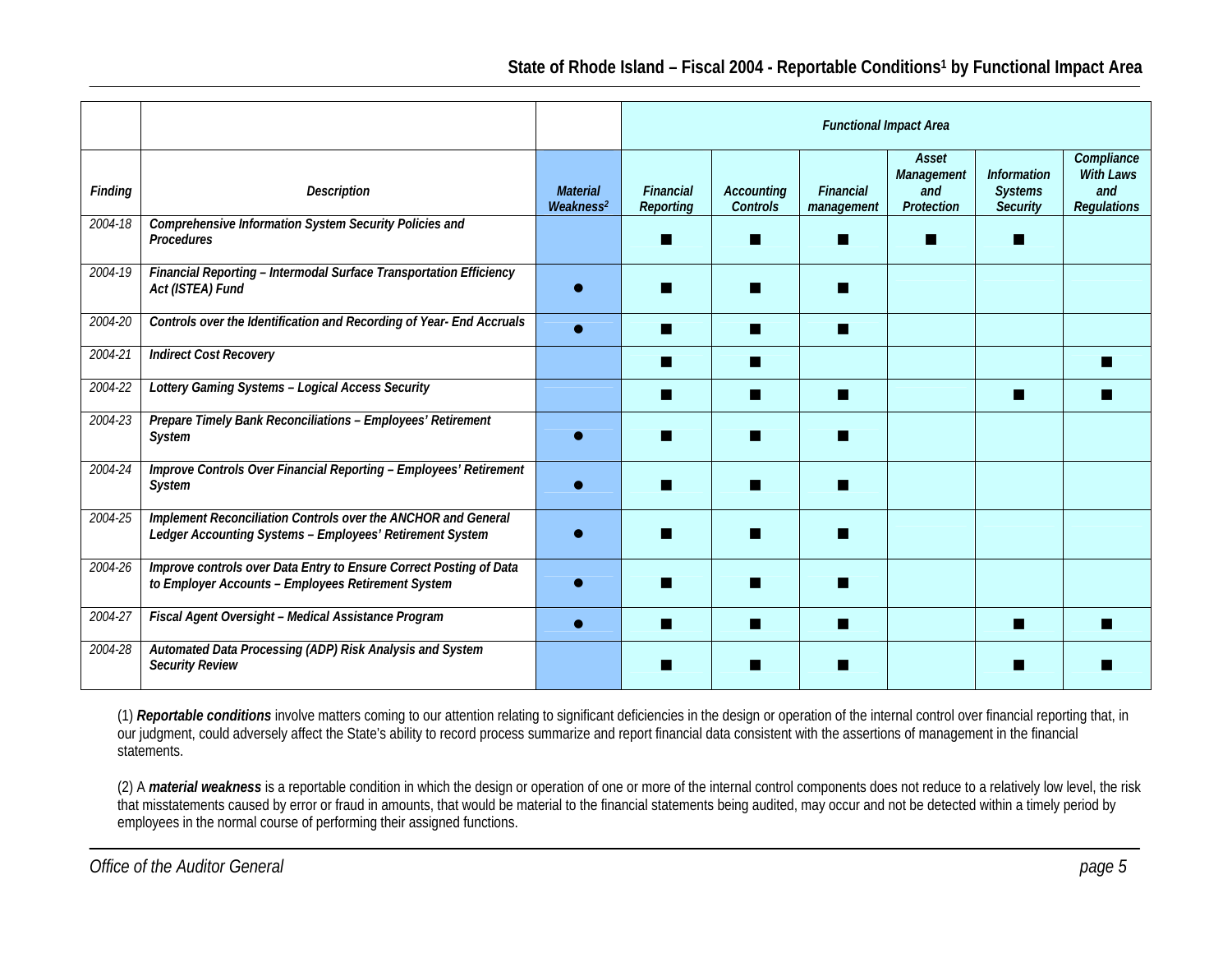*State of Rhode Island*  **Management Comments Resulting From Audit of State's Fiscal 2004 Financial Statements** 

|        | <b>Condition Description</b>                                                                                                                                                                                                                                                                                                                                                                                                                                                                                                                                                                                                                                                                                                                                                                                                                                                                                                                                                                                                                                                                                                                                                                                                                                                                                                                                                                                                                                                                      |        | Recommendations                                                                                                                                                                                                                                  |
|--------|---------------------------------------------------------------------------------------------------------------------------------------------------------------------------------------------------------------------------------------------------------------------------------------------------------------------------------------------------------------------------------------------------------------------------------------------------------------------------------------------------------------------------------------------------------------------------------------------------------------------------------------------------------------------------------------------------------------------------------------------------------------------------------------------------------------------------------------------------------------------------------------------------------------------------------------------------------------------------------------------------------------------------------------------------------------------------------------------------------------------------------------------------------------------------------------------------------------------------------------------------------------------------------------------------------------------------------------------------------------------------------------------------------------------------------------------------------------------------------------------------|--------|--------------------------------------------------------------------------------------------------------------------------------------------------------------------------------------------------------------------------------------------------|
| $MC-1$ | <b>Fraud Risk Factors</b><br>As required by Statement on Auditing Standards No. 99, Consideration of Fraud in a Financial<br>Statement Audit, we assessed the State's policies and procedures designed to mitigate fraud risk<br>factors. Management is responsible for designing and implementing systems and procedures for the<br>prevention and detection of fraud. The risk of fraud can be reduced through a combination of<br>prevention, deterrence, and detection measures. It is important to place a strong emphasis on fraud<br>prevention and deterrence to persuade individuals from committing fraudulent acts.<br>Our assessment found that the State has inadequate policies and/or procedures designed specifically<br>for the purpose of mitigating fraud risks. In addition, several weaknesses relating to the State's<br>internal controls relating to fraudulent financial reporting also increase the State's overall fraud risk<br>factors. Policies and procedures specific to the prevention, deterrence and detection of fraud within<br>operations of the State need to be developed and implemented to safeguard assets of the State and<br>to ensure that the State's financial reporting process is not impacted by fraud.<br>These policies and procedures could be incorporated into the existing Fiscal Integrity Act process<br>which requires department directors to make an annual assessment and reporting of risks facing their<br>department or agency. | $MC-1$ | Develop and implement policies and procedures<br>specific to the prevention, deterrence and<br>detection of fraud, most importantly, as it<br>relates to the misappropriation of assets and<br>opportunities for fraudulent financial reporting. |
| $MC-2$ | <b>Accounting for Infrastructure Assets</b><br>In accordance with GASB Statement No. 34, the State is required to retroactively report, beginning in<br>its fiscal year 2006 financial statements, all major general infrastructure assets. This will require the<br>State to report the historical cost for major general infrastructure assets that were constructed or<br>significantly reconstructed, or that received significant improvements, in fiscal years ending after June<br>30, 1980 and through the fiscal year ended June 30, 2002. Annual infrastructure outlays have been<br>reported since fiscal 2002, however, the retroactive component has not been included in the financial<br>statements. The Office of Accounts and Control and the Department of Transportation began<br>developing a process to accumulate the necessary data to meet this reporting requirement in a prior<br>fiscal year but progress has slowed.                                                                                                                                                                                                                                                                                                                                                                                                                                                                                                                                                  | $MC-2$ | Continue the process to accumulate the<br>necessary infrastructure data to comply with<br>GASB's retroactive infrastructure reporting<br>requirements.                                                                                           |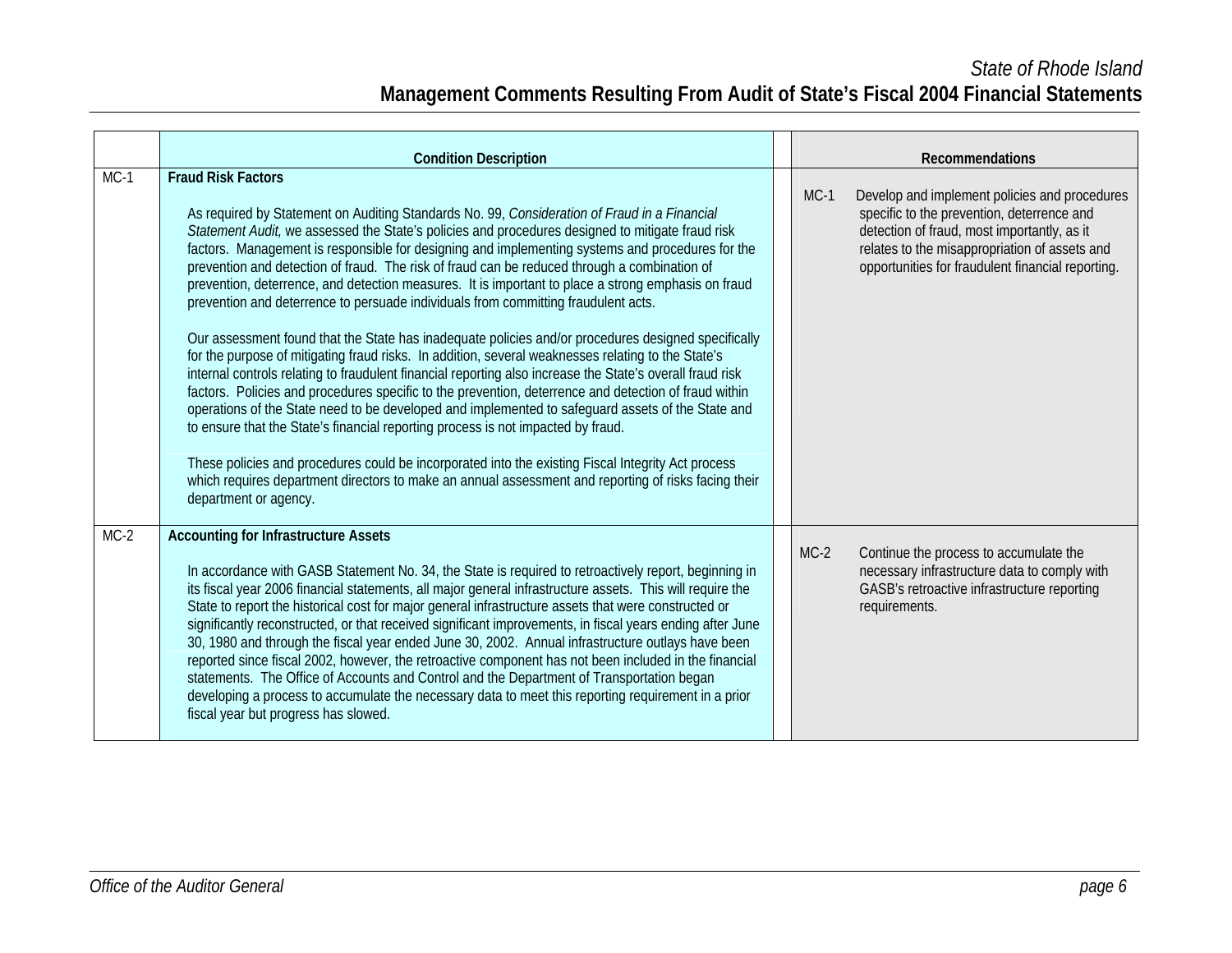|        | <b>Condition Description</b>                                                                                                                                                                                                                                                                                                                                                                                                                                                                                                                                                                                                                                                                                                                                                                                                                                                                                 |                  | Recommendations                                                                                                                                                                                                                                                                                                                                                        |
|--------|--------------------------------------------------------------------------------------------------------------------------------------------------------------------------------------------------------------------------------------------------------------------------------------------------------------------------------------------------------------------------------------------------------------------------------------------------------------------------------------------------------------------------------------------------------------------------------------------------------------------------------------------------------------------------------------------------------------------------------------------------------------------------------------------------------------------------------------------------------------------------------------------------------------|------------------|------------------------------------------------------------------------------------------------------------------------------------------------------------------------------------------------------------------------------------------------------------------------------------------------------------------------------------------------------------------------|
| $MC-3$ | Preparation of Required Disclosures for Deposits and Investments<br>Generally accepted accounting principles (GAAP) require various disclosures in the notes to the<br>financial statements regarding deposits with financial institutions and investments. Effective with fiscal<br>2005, additional disclosures will be required due to the implementation of GASB Statement No. 40.<br>Since the Office of the General Treasurer is responsible for cash deposits and investments, much of<br>the information required for disclosure is within their control. A work-group comprised of staff from the<br>Offices of Accounts and Control and the General Treasurer should be established to accumulate all<br>the information needed to meet the GAAP disclosure requirements for deposits and investments.                                                                                             | $MC-3$           | Establish a workgroup to accumulate all the<br>information needed to meet the GAAP<br>disclosure requirements for deposits and<br>investments.                                                                                                                                                                                                                         |
| $MC-4$ | Government-wide Statements - Accounting for Deferred Financing Costs and Bond Premiums<br>and Discounts<br>In accordance with GAAP, bond issuance costs and any premium or discount upon issuance are<br>deferred and amortized over the life of the related bonds in the government-wide financial statements.<br>The Office of Accounts and Control amortizes these amounts using the "straight-line" method rather<br>than the effective interest method preferred by GAAP. When the amount of premium or discount is<br>small the difference in amortization methods is immaterial, however, during fiscal 2004 the State sold<br>GARVEE bonds at a premium of approximately \$21 million. With a large premium, the difference is<br>more significant. Accumulation of this data and calculation of the annual amortization amount is not<br>accumulated within a comprehensive debt accounting system. | MC-4a<br>$MC-4b$ | Accumulate information to demonstrate that use<br>of the straight-line method to amortize<br>premiums and discounts does not result in a<br>material difference when compared with the<br>preferred effective interest method.<br>Accumulate bond issuance costs, premiums and<br>discounts and related amortization within a<br>comprehensive debt accounting system. |
| $MC-5$ | <b>State Budget</b><br>The annual budget enacted by the General Assembly encompasses multiple funds (General, ISTEA,<br>University and Colleges, TDI, Unemployment Insurance) in a comprehensive format by governmental<br>function. For budgetary control purposes, the budget must be recorded within the accounting system<br>and be segregated by distinct fund. The Budget Office should explore the possibility of including the<br>fund information within the budget document to facilitate recording the budget within the accounting<br>system and preparation of budget to actual comparisons for financial reporting purposes (which are<br>prepared on a fund basis).                                                                                                                                                                                                                           | $MC-5$           | Explore the possibility of including fund<br>information within the budget document to<br>facilitate recording the budget in the accounting<br>system and preparing budget to actual<br>comparisons.                                                                                                                                                                   |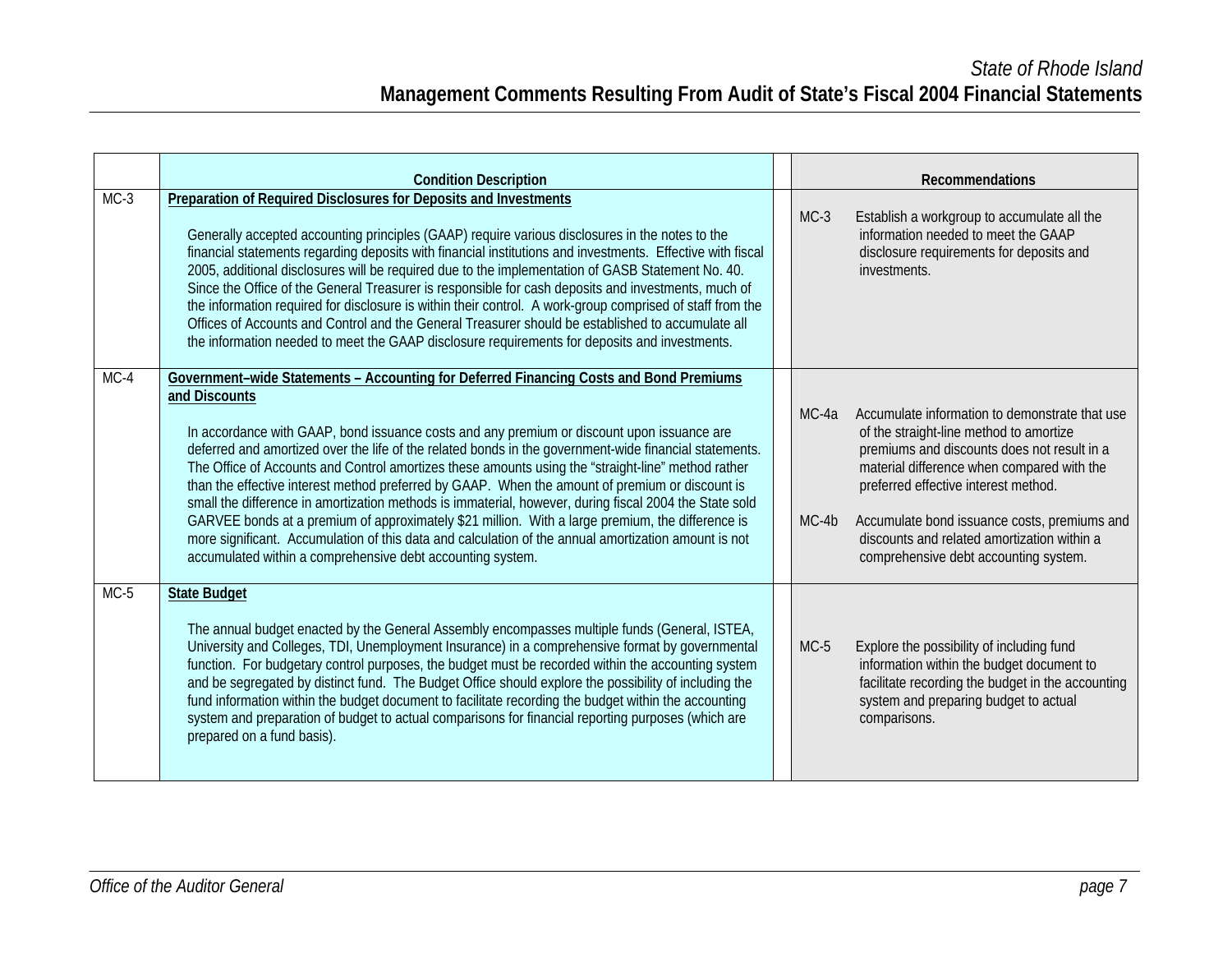|        | <b>Condition Description</b>                                                                                                                                                                                                                                                                                                                                                                                                                                                                                                                                                                                                                                                                                                                                                                                                                                                                                                                                                                                                                                                 |                  | Recommendations                                                                                                                                                                                                                                       |
|--------|------------------------------------------------------------------------------------------------------------------------------------------------------------------------------------------------------------------------------------------------------------------------------------------------------------------------------------------------------------------------------------------------------------------------------------------------------------------------------------------------------------------------------------------------------------------------------------------------------------------------------------------------------------------------------------------------------------------------------------------------------------------------------------------------------------------------------------------------------------------------------------------------------------------------------------------------------------------------------------------------------------------------------------------------------------------------------|------------------|-------------------------------------------------------------------------------------------------------------------------------------------------------------------------------------------------------------------------------------------------------|
| $MC-6$ | <b>Controls Over Payroll Expenditures</b><br>Our testing of internal control over State Employee payroll expenditures noted the following<br>inconsistent application of control procedures by State departments and agencies:<br>Employee timesheets were not maintained in accordance with the State's records retention<br>policy.<br>Timesheets were found lacking employee signatures.<br>$\bullet$<br>Timesheets are not required of all State employees.<br>$\bullet$<br>One agency allowed the practice of supervisors completing and signing timesheets for<br>employees.<br>One payroll attendance report certificate could not be produced by the Office of Accounts and<br>Control.                                                                                                                                                                                                                                                                                                                                                                              | MC-6a<br>$MC-6b$ | Ensure that all departments are complying with<br>State policies and procedures relating to the<br>administration of State employee payroll.<br>Ensure that supporting documentation for all<br>State employee payroll expenditures is<br>maintained. |
| $MC-7$ | <b>Allocation of Payroll Expenditures</b><br>The payroll accounting system allows for the routine allocation of an employee's personnel costs to<br>multiple accounts. Amounts are posted in the RISAIL accounting system based on the allocation<br>percentages recorded in the payroll accounting system for that individual. We found an instance<br>where 100% of a Department of Human Services employee's personnel costs were charged to the<br>Child Support program within the Department of Administration. The Child Support Agency was<br>unaware of the personnel costs being allocated to the program. Automatic allocation of personnel<br>costs to accounts outside of a department should not be permitted. The Child Support agency was<br>unaware of the allocated personnel costs because the detail information (payroll register) provided to<br>each agency does not detail allocated charges - information is provided on the payroll register based<br>on an employee's primary assigned account, irrespective of the ultimate allocation of costs. | MC-7a<br>$MC-7b$ | Restrict automatic allocation of personnel costs<br>through the payroll system to only accounts<br>established within a department.<br>Provide a report for each account indicating<br>allocated personnel costs and the total amount<br>allocated.   |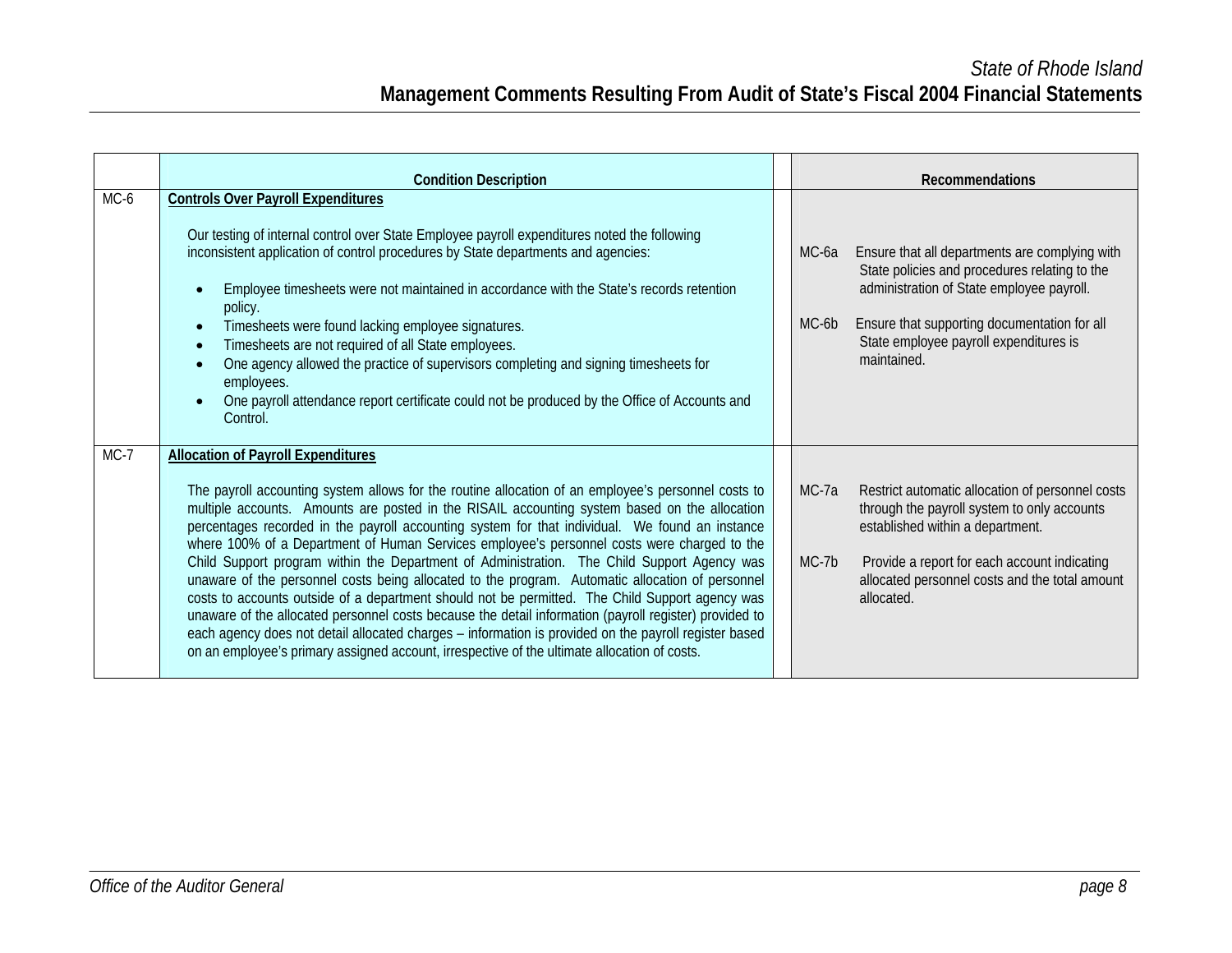|        | <b>Condition Description</b>                                                                                                                                                                                                                                                                                                                                                                                                                                                                                                                                                                                                                                                                                                                                                                                                                                                                                                                                                                                                                                                                                                                                                                                                                                                                                                                                                                                                                                                                                                                                        |         | Recommendations                                                                                                                                                                                                                                                                                                         |
|--------|---------------------------------------------------------------------------------------------------------------------------------------------------------------------------------------------------------------------------------------------------------------------------------------------------------------------------------------------------------------------------------------------------------------------------------------------------------------------------------------------------------------------------------------------------------------------------------------------------------------------------------------------------------------------------------------------------------------------------------------------------------------------------------------------------------------------------------------------------------------------------------------------------------------------------------------------------------------------------------------------------------------------------------------------------------------------------------------------------------------------------------------------------------------------------------------------------------------------------------------------------------------------------------------------------------------------------------------------------------------------------------------------------------------------------------------------------------------------------------------------------------------------------------------------------------------------|---------|-------------------------------------------------------------------------------------------------------------------------------------------------------------------------------------------------------------------------------------------------------------------------------------------------------------------------|
| $MC-8$ | <b>Medicaid Claims Liability Estimation Process</b>                                                                                                                                                                                                                                                                                                                                                                                                                                                                                                                                                                                                                                                                                                                                                                                                                                                                                                                                                                                                                                                                                                                                                                                                                                                                                                                                                                                                                                                                                                                 |         |                                                                                                                                                                                                                                                                                                                         |
|        | The State estimates a liability for amounts owed at year-end to medical providers through the Medical<br>Assistance Program. The estimation methodology employed by the State includes utilizing<br>expenditure data and an average lag period for the various medical service types (inpatient hospital,<br>outpatient, pharmacy, etc.) determined by the Medical Assistance claims payment system to estimate<br>amounts owed at year-end. In addition, the State's calculation also includes information submitted by<br>the various State departments (Mental Health, Retardation, and Hospitals, Children, Youth, and<br>Families, Elderly Affairs, etc) to derive a net liability (claims due providers minus any cost offsets such<br>as drug rebates) to record in the State's accounting system.<br>Although the net liability reported by the State in recent years has been fairly stated, specific results<br>for individual claim types have reflected significant differences. These differences, in many instances,<br>have been noted for several years and suggest that State's current estimation process should be<br>refined to minimize the risk of reporting a misstated claims liability in future years. We have had<br>specific discussions with officials of the Department of Human Services during recent audits regarding<br>specific segments of the estimation process that require improvement. The State now has multiple<br>years of claims processing data that it can analyze to assist the refining of the estimation process. | $MC-8$  | Address claim-type issues noted during recent<br>audits to improve the Medical Assistance<br>Claims Liability estimation process. These<br>issues related to specific claim types that have<br>been omitted and those where estimates do not<br>tend to support actual claims payment results in<br>recent years.       |
| $MC-9$ | <b>Coding of Debt Service Expenditures</b>                                                                                                                                                                                                                                                                                                                                                                                                                                                                                                                                                                                                                                                                                                                                                                                                                                                                                                                                                                                                                                                                                                                                                                                                                                                                                                                                                                                                                                                                                                                          | MC-9a   | Reconcile debt service expenditures recorded in                                                                                                                                                                                                                                                                         |
|        | The State does not currently record all debt service expenditures in the State accounting system in<br>debt service natural accounts. This causes debt service expenditures in the State's financial<br>statements to be misstated. In addition, the State does not reconcile debt service expenditures<br>recorded in the State accounting system with actual payments made during the year reported by the<br>General Treasurer's Debt Management Systems.                                                                                                                                                                                                                                                                                                                                                                                                                                                                                                                                                                                                                                                                                                                                                                                                                                                                                                                                                                                                                                                                                                        | $MC-9b$ | the State accounting system with actual<br>payments reported by the General Treasurer's<br>Debt Management System.<br>Reprogram the State accounting system's<br>financial statement generator (FSG) to ensure<br>that all debt service expenditures are<br>accurately reported in the State's financial<br>statements. |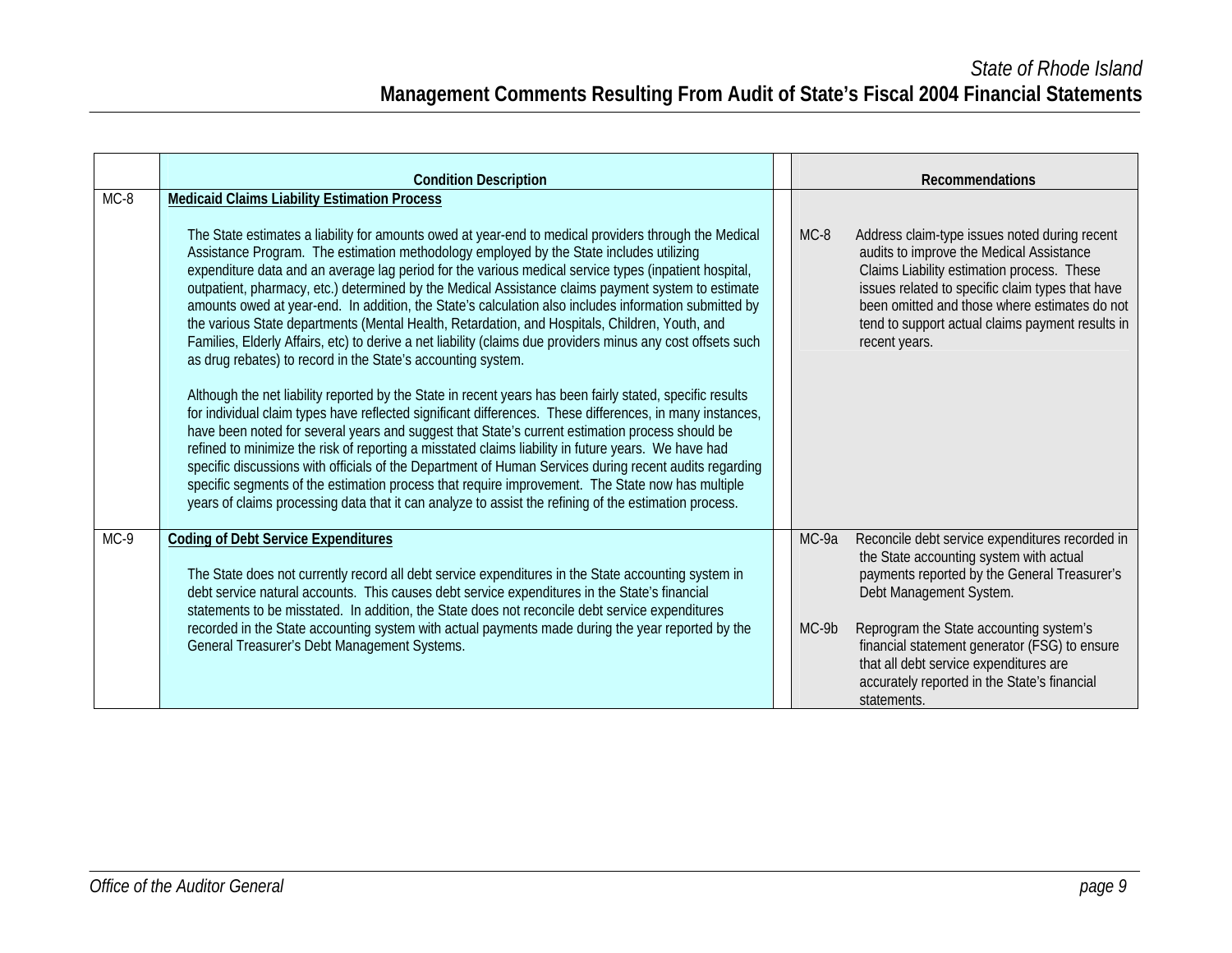|         | <b>Condition Description</b>                                                                                                                                                                                                                                                                                                                                                                                                                                                                                                                                                                                                                                                                                                                                                                                                                                                                                                                                                                                                                                                                                                                                                                                                                                                                                                              |                           | <b>Recommendations</b>                                                                                                                                                                                                    |
|---------|-------------------------------------------------------------------------------------------------------------------------------------------------------------------------------------------------------------------------------------------------------------------------------------------------------------------------------------------------------------------------------------------------------------------------------------------------------------------------------------------------------------------------------------------------------------------------------------------------------------------------------------------------------------------------------------------------------------------------------------------------------------------------------------------------------------------------------------------------------------------------------------------------------------------------------------------------------------------------------------------------------------------------------------------------------------------------------------------------------------------------------------------------------------------------------------------------------------------------------------------------------------------------------------------------------------------------------------------|---------------------------|---------------------------------------------------------------------------------------------------------------------------------------------------------------------------------------------------------------------------|
| MC-10   | <b>Transactions with Component Units</b><br>The State does currently attempt to align transfer amounts between the primary government and<br>discretely presented component units. This results in reporting inconsistencies within the State's<br>financial statements where transactions are reported inconsistently between the primary government<br>and component units. These inconsistencies are caused by transactions being incorrectly coded<br>within the State accounting system. For example, transactions reported as transfers in the general<br>fund may be reported as expenses within component units. Timing differences also cause<br>inconsistencies between the financial statements of the primary government and the component units.                                                                                                                                                                                                                                                                                                                                                                                                                                                                                                                                                                             | <b>MC-10a</b><br>$MC-10b$ | Improve natural account coding of transactions<br>with component units in the accounting system.<br>Provide guidance to the State's Component<br>Units on recording transactions with the<br>Primary Government.          |
| $MC-11$ | <b>Taxation - Writeoffs</b><br>The Division of Taxation (Division) has established a policy whereby all receivables outstanding<br>greater than 2000 days are automatically coded for write-off without considering whether payments<br>are being made on these accounts.<br>The Division should conduct an analysis of receivables outstanding greater than 2000 days and<br>change their policy to write-off only inactive accounts where there is no or only remote chance of<br>collection.                                                                                                                                                                                                                                                                                                                                                                                                                                                                                                                                                                                                                                                                                                                                                                                                                                           | <b>MC-11</b>              | Refine the tax receivable write-off policy to<br>include provision for balances determined to be<br>uncollectible in addition to the criteria of<br>balances more than 2000 days old.                                     |
| MC-12   | <b>Taxation - Estimated Receivables</b><br>The Division of Taxation established personal income tax receivables on the taxation receivable<br>system for various taxpayers based on estimated data received from the Internal Revenue Service<br>(IRS). This data usually reflects additional income information identified by the IRS but does not take<br>into consideration any deductions, exemptions, filing status, or cost basis that the taxpayer may have<br>as a complete or partial offset to the identified income. This often results in an inflated receivable<br>balance being reported by the Division. The Division's receivable system does not currently<br>differentiate between these types of receivables and those derived from a taxpayer's filing of a tax<br>return. Although we could not determine how much of the receivable balance was derived from<br>estimates, we did identify \$1.7 million of estimated receivable balances in fiscal 2003 that were<br>ultimately reduced to \$171,000 in fiscal 2004. Similarly, \$1.9 million of estimated receivables were<br>reduced to \$3,500 in fiscal 2005.<br>The Division should consider coding these receivables separately. This would allow more detailed<br>analysis of these balances and an appropriate allowance for financial reporting purposes. | $MC-12b$                  | MC-12a Distinctly code tax receivable balances<br>established based on data received from the<br>IRS.<br>Once identified, determine whether the<br>allowance on receivable balances derived from<br>IRS data is adequate. |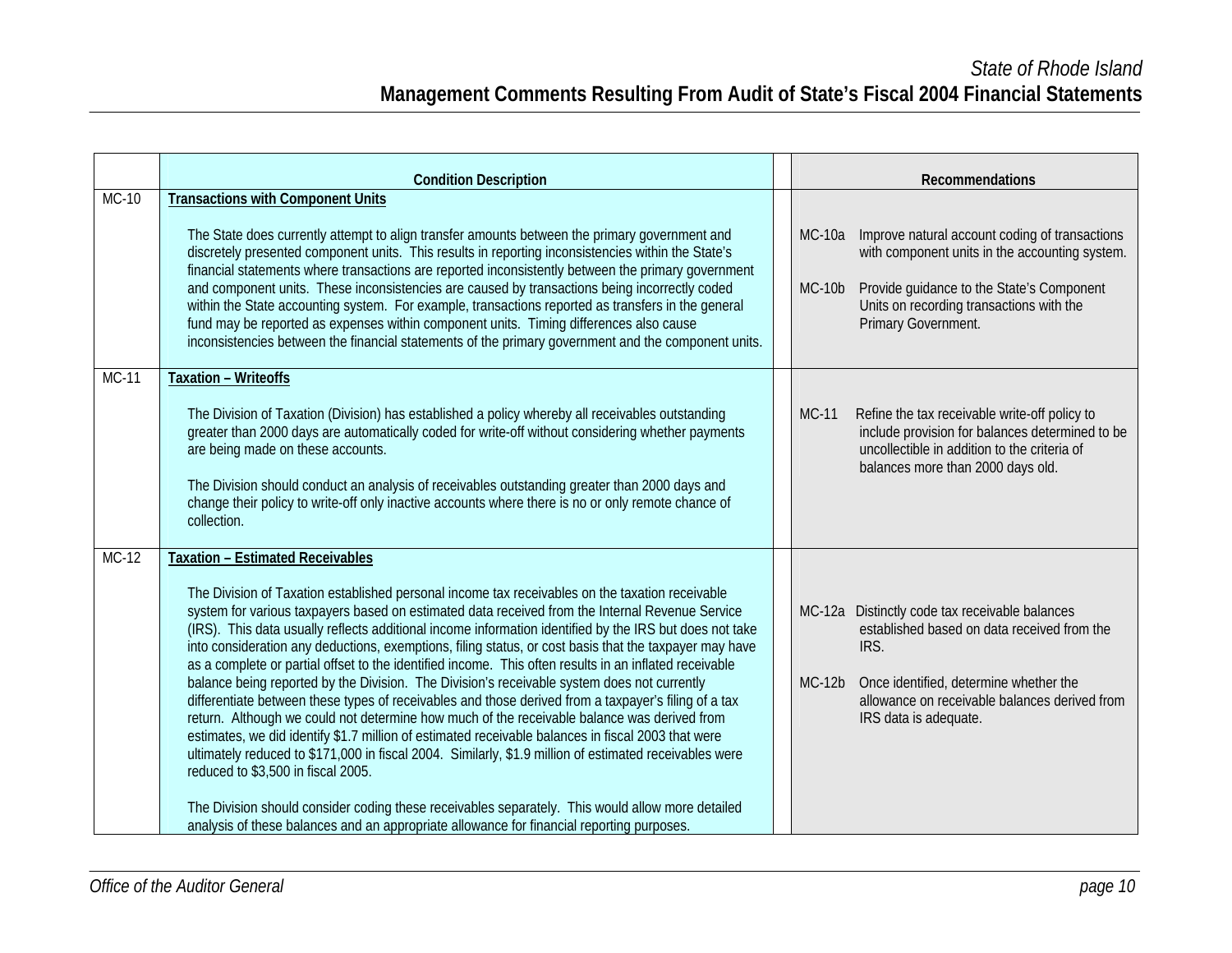|         | <b>Condition Description</b>                                                                                                                                                                                                                                                                                                                                                                                                                                                                                                                                                                                                                                                                                                                                                                                                                                                                                                                                                         |         | Recommendations                                                                                                                                                 |
|---------|--------------------------------------------------------------------------------------------------------------------------------------------------------------------------------------------------------------------------------------------------------------------------------------------------------------------------------------------------------------------------------------------------------------------------------------------------------------------------------------------------------------------------------------------------------------------------------------------------------------------------------------------------------------------------------------------------------------------------------------------------------------------------------------------------------------------------------------------------------------------------------------------------------------------------------------------------------------------------------------|---------|-----------------------------------------------------------------------------------------------------------------------------------------------------------------|
| MC-13   | Taxation - Accrual of Pari-mutuel Betting taxes<br>The Division of Taxation accrued total pari-mutuel betting taxes for the month of July instead of only<br>receipts relating to June 2004 activities. This resulted in pari-mutuel betting taxes being overstated by<br>\$352,804 at June 30, 2004. Consistent accrual methodology should be observed.                                                                                                                                                                                                                                                                                                                                                                                                                                                                                                                                                                                                                             | $MC-13$ | Ensure that only receipts relating to pari-mutuel<br>activities for June 30th and prior are accrued at<br>the fiscal year-end.                                  |
| $MC-14$ | Taxation - Timely update of Taxpayer Balances<br>We noted the following exceptions during our testing of tax receivables reported by the Division of<br>Taxation's receivable system:<br>The Division's field audit section failed to update (increase) the taxation mainframe system<br>$\Box$<br>for an additional assessment made on a taxpayer.<br>The Division also failed to update (decrease) a taxpayer's balance once the taxpayer<br>$\Box$<br>complied with a hearing agreement.<br>Both of these instances resulted in inaccurate receivable balances being reflected on the Taxation<br>mainframe system and the State's financial statements at June 30, 2004.                                                                                                                                                                                                                                                                                                         | $MC-14$ | Ensure compliance with Division policies and<br>procedures for updating receivable balances in<br>the Taxation mainframe system.                                |
| MC-15   | Taxation - Accounting for the Distribution of Motor Fuel Taxes<br>The General Laws establish the distribution formula for motor fuel taxes collected by the State. The<br>Division of Taxation is responsible for the actual distribution of motor fuel cash receipts while the<br>Office of Accounts and Control is responsible for financial reporting aspects. Changes in the<br>distribution formula were made at two points during fiscal 2004. Differences existed in how the<br>Division of Taxation interpreted and applied the rate changes and distribution formula changes<br>compared to the Office of Accounts and Controls. At issue is whether the changes are effective for<br>the month the Division of Taxation collects the revenue or the month the underlying taxable event<br>occurs (e.g., taxes collected by wholesalers in April are paid to the Division of Taxation in May).<br>The accounting and distribution of motor fuel taxes should be consistent. | $MC-15$ | Distribute motor fuel cash receipts in the same<br>manner in which Accounts and Control<br>accounts for motor fuel revenue for financial<br>reporting purposes. |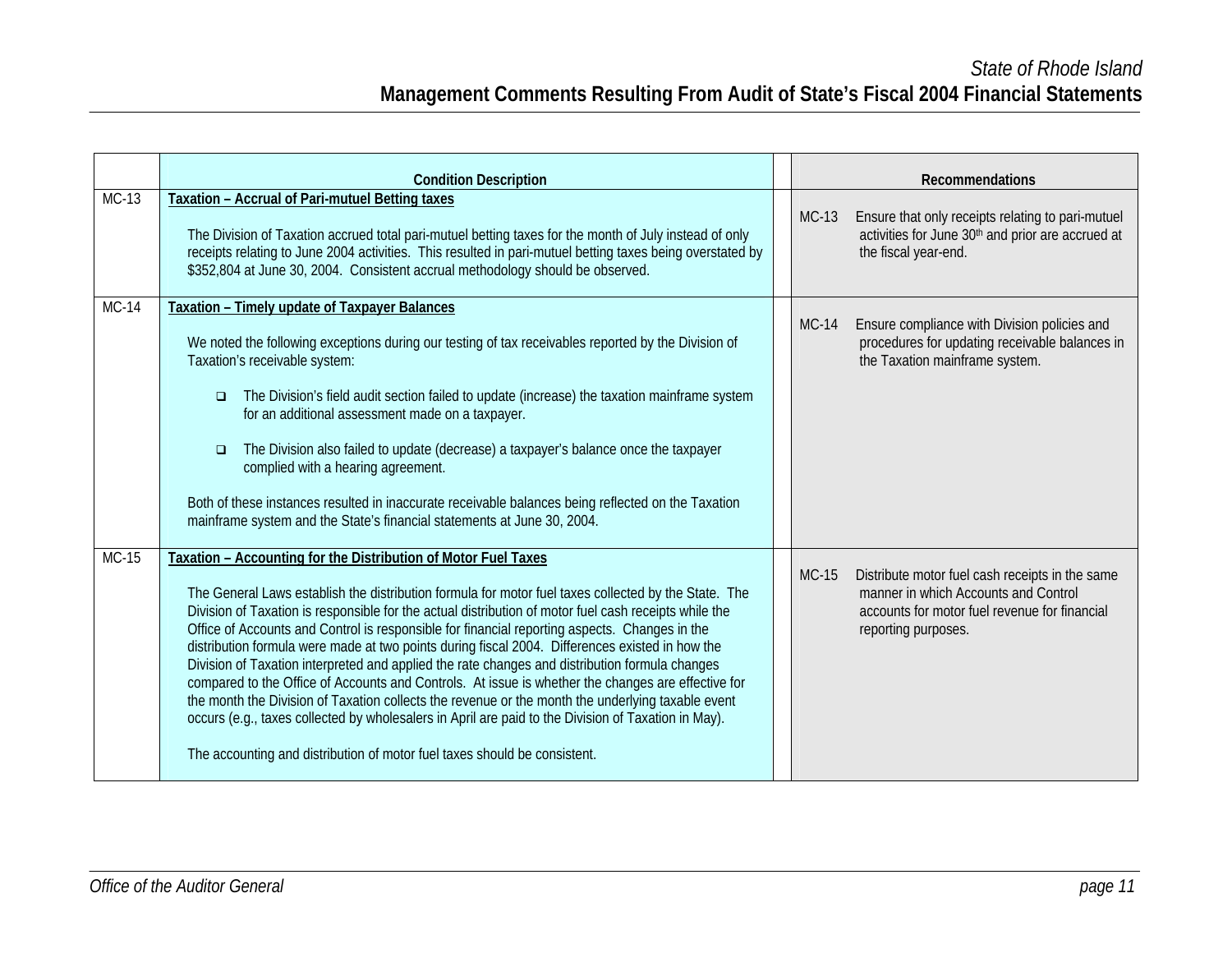|              | <b>Condition Description</b>                                                                                                                                                                                                                                                                                                                                                                                                                                                                                                                                                                                                                                                                                                                                                                                                                                                                                                                                                                                                                                                              |       | Recommendations                                                                                                                                                   |
|--------------|-------------------------------------------------------------------------------------------------------------------------------------------------------------------------------------------------------------------------------------------------------------------------------------------------------------------------------------------------------------------------------------------------------------------------------------------------------------------------------------------------------------------------------------------------------------------------------------------------------------------------------------------------------------------------------------------------------------------------------------------------------------------------------------------------------------------------------------------------------------------------------------------------------------------------------------------------------------------------------------------------------------------------------------------------------------------------------------------|-------|-------------------------------------------------------------------------------------------------------------------------------------------------------------------|
| MC-16        | Taxation - Controls over the Recording of Accounts Receivable Correction Adjustments<br>The Division of Taxation (Division) should strengthen controls over Accounts Receivable Correction<br>(ARC) transactions posted to their mainframe systems. Controls are not in place to ensure that the<br>total of ARC transactions posted matches the amount approved for data entry. The lack of data entry<br>controls could result in an ARC transaction being incorrectly posted to the mainframe system and not<br>be detected by management.                                                                                                                                                                                                                                                                                                                                                                                                                                                                                                                                             | MC-16 | Develop the reporting capability within the<br>Taxation mainframe system to summarize ARC<br>transactions posted to the system to improve<br>data entry controls. |
| $MC-17$      | Taxation - Reconciliation of Cash Receipts posted in Accounts Receivable Systems to RISAIL<br>The Division of Taxation (Division) does not reconcile receipts posted to its receivable systems with<br>receipts reported in the RISAIL accounting system. Although the Division does reconcile their cash<br>receipts ledger to RISAIL, controls would be improved if the Division reconciled receipts reported<br>within the Taxation receivable systems with RISAIL. RISAIL data is the basis for much of the<br>information utilized by the State for financial reporting and the reconciliation of that data with the<br>Taxation receivable systems (Division's official record for tracking tax payments and refunds) would<br>provide enhanced control over the State's reporting of tax revenue.                                                                                                                                                                                                                                                                                  | MC-17 | Reconcile receipts reported by Taxation's<br>mainframe system with the RISAIL accounting<br>system.                                                               |
| <b>MC-18</b> | Taxation - W-3 Reconciliations<br>Employers are required to file an annual W-3 reconciliation between the withholding payments due<br>compared to the actual amounts paid to the Division of Taxation. Although the employers were timely<br>in submitting the data, the Division did not post these transactions until 7 to 11 months later. Due to<br>staff shortages and other priorities, such as processing personal income tax refunds, the W-3 data is<br>not entered in a timely manner on the Taxation receivable system. For electronic filers, the W-3 data<br>is calculated from the electronic W-2 file; however, this calculation is not posted to the system until all<br>the paper W-3 forms have been entered. When the W-3 data is loaded, reports detailing<br>overpayments, underpayments, and discrepancies are run. Because these reports are not run timely,<br>the Division is unaware of potential taxes, interest, and penalties that may be due. The Division<br>should process the W-3 reconciliations more timely to identify and collect any underpayments. | MC-18 | Process W-3 reconciliations more timely to<br>identify and collect any underpayments.                                                                             |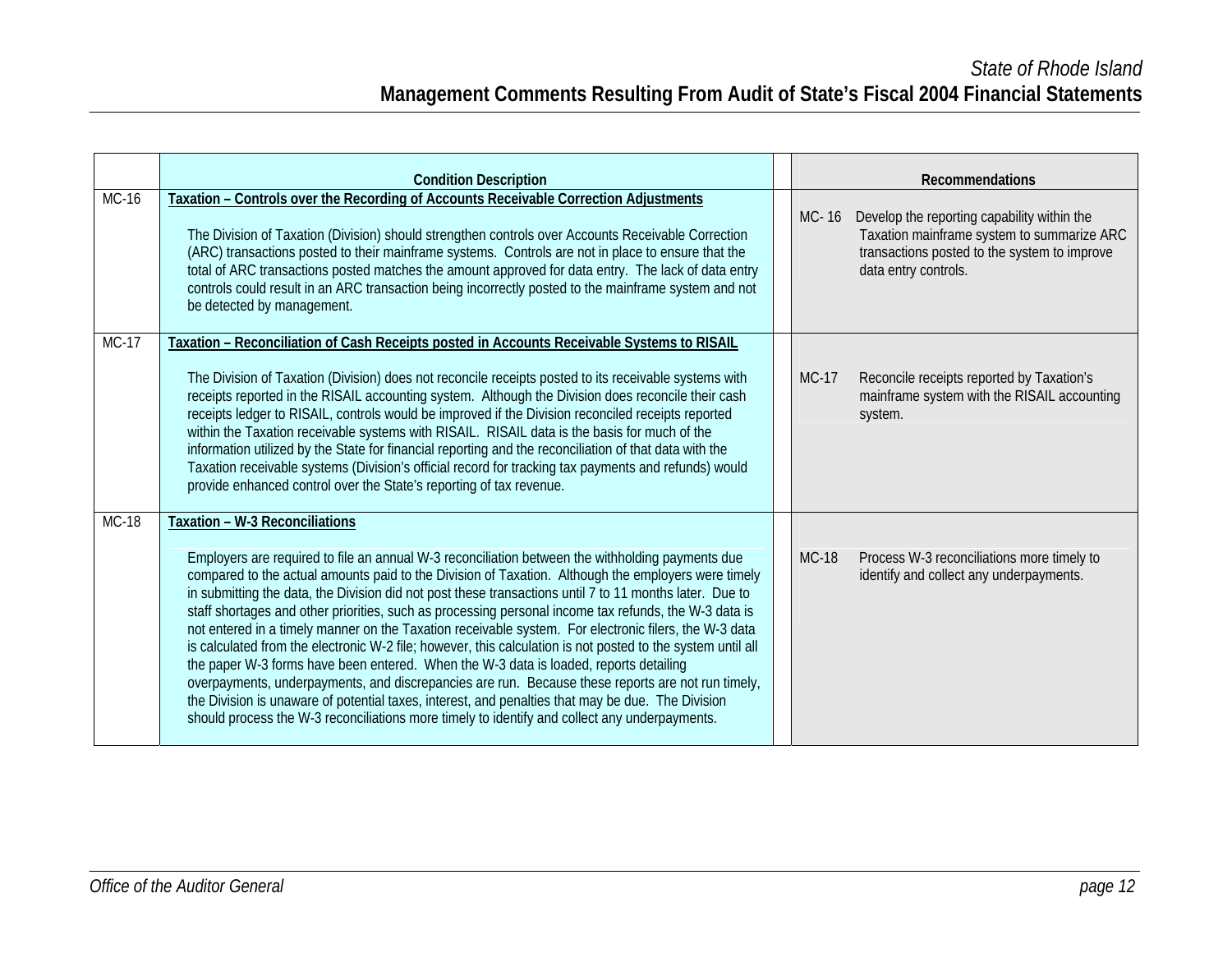|         | <b>Condition Description</b>                                                                                                                                                                                                                                                                                                                                                                                                                                                                                                                                                                                                                                          |         | <b>Recommendations</b>                                                                                                                                     |
|---------|-----------------------------------------------------------------------------------------------------------------------------------------------------------------------------------------------------------------------------------------------------------------------------------------------------------------------------------------------------------------------------------------------------------------------------------------------------------------------------------------------------------------------------------------------------------------------------------------------------------------------------------------------------------------------|---------|------------------------------------------------------------------------------------------------------------------------------------------------------------|
| $MC-19$ | Revenue Accruals - Department of Labor and Training                                                                                                                                                                                                                                                                                                                                                                                                                                                                                                                                                                                                                   |         |                                                                                                                                                            |
|         | Reported tax revenue accruals at June 30, 2004 relating to the Department of Labor and Training<br>(DLT) did not agreed to the actual employer tax accounts on file at DLT'S Employer Tax Unit. DLT<br>provided the Office of Accounts and Control with estimated tax revenue data and failed to update the<br>amounts with actual tax revenue data when determined. This resulted in reported taxes receivable for<br>the Employment Security fund for being understated by \$374,815 at June 30, 2004. In addition,<br>reported taxes receivables were overstated for the TDI and Job Development Funds in the amounts of<br>\$108,389 and \$264,968, respectively. | $MC-19$ | Implement procedures to ensure that DLT taxes<br>receivable are fairly stated in all material<br>respects in the financial statements at June 30,<br>2004. |
| $MC-20$ | Recording Cash Receipts - Department of Labor and Training                                                                                                                                                                                                                                                                                                                                                                                                                                                                                                                                                                                                            |         |                                                                                                                                                            |
|         | Cash receipts totaling \$414,299 for employer taxes received on or before June 30, 2004 were<br>erroneously recorded as fiscal 2005 revenue. These amounts were initially deposited in DLT's<br>combined tax account in June 2004 and moved to the respective Employment Security and TDI tax<br>accounts in July 2004. The General Treasurer's office used the July dates when preparing the receipt<br>vouchers instead of the date the funds were deposited in the combined tax account causing the<br>revenue to be posted in the wrong fiscal year.                                                                                                              | $MC-20$ | Ensure that DLT tax receipts are posted in the<br>appropriate fiscal year based on the actual data<br>received.                                            |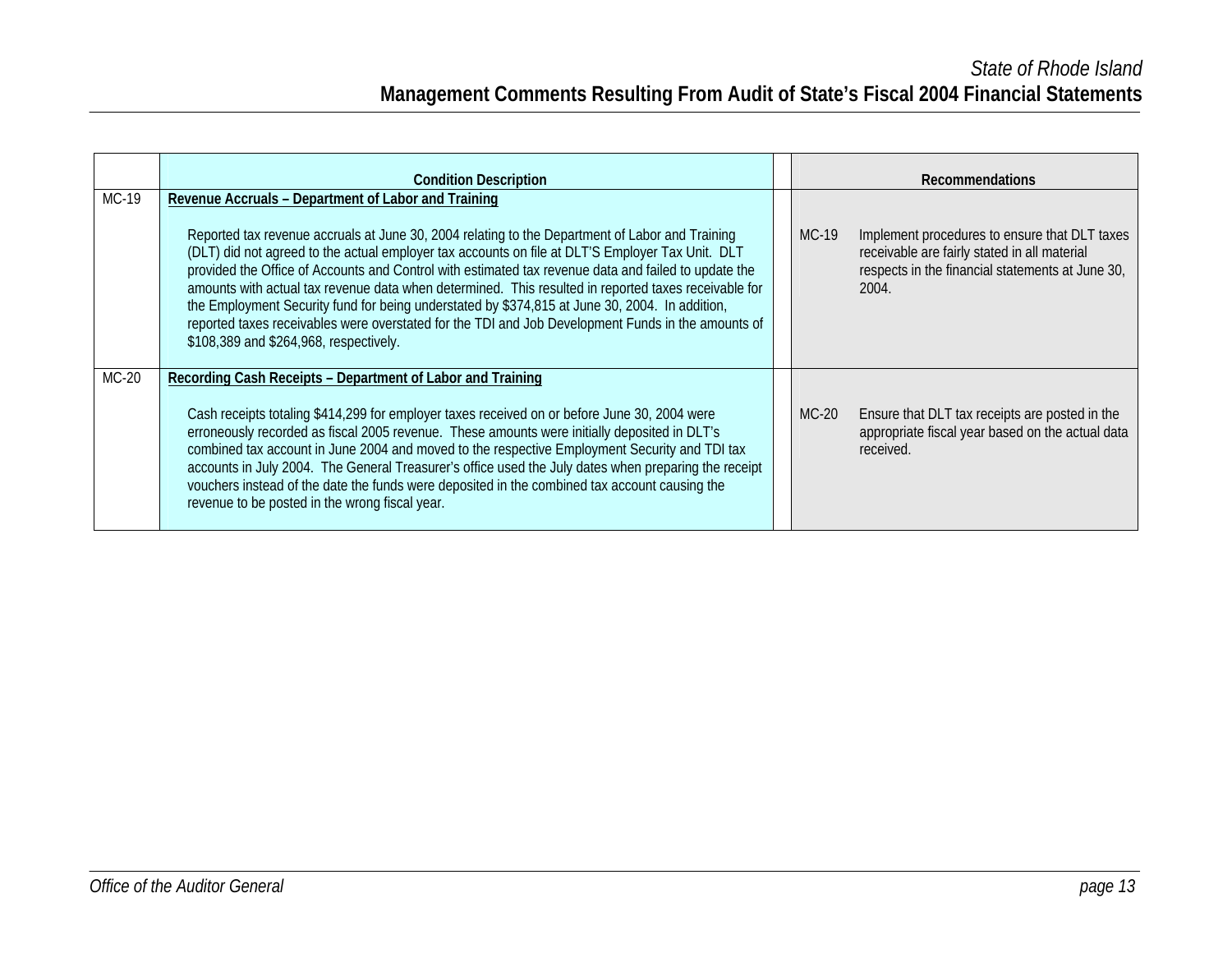|         | <b>Condition Description</b>                                                                                                                                                                                                                                                                                                                                                                                                                                                                                                                                                                                                                                                                                                                                                                                             |         | <b>Recommendations</b>                                                                                                                                  |
|---------|--------------------------------------------------------------------------------------------------------------------------------------------------------------------------------------------------------------------------------------------------------------------------------------------------------------------------------------------------------------------------------------------------------------------------------------------------------------------------------------------------------------------------------------------------------------------------------------------------------------------------------------------------------------------------------------------------------------------------------------------------------------------------------------------------------------------------|---------|---------------------------------------------------------------------------------------------------------------------------------------------------------|
| $MC-21$ | <b>Coordinated Financial Management</b>                                                                                                                                                                                                                                                                                                                                                                                                                                                                                                                                                                                                                                                                                                                                                                                  |         |                                                                                                                                                         |
|         | The State should consider appointing a Chief Financial Officer with the intent of better coordinating<br>and controlling the financial management, including financial reporting, aspects of State operations.<br>This position should be empowered with the resources and the authority to ensure that all agencies<br>comply with coordinated financial management and financial reporting policies and procedures.                                                                                                                                                                                                                                                                                                                                                                                                    | $MC-21$ | Consider appointing a Chief Financial Officer to<br>coordinate the financial management, including<br>financial reporting, aspects of State operations. |
|         | Various units of State government perform financial management functions with the Budget Office, the<br>Office of Accounts and Control and the Office of the General Treasurer assuming primary<br>responsibility. Other agencies are responsible for a significant amount of the State's financial<br>operations - for example the Department of Human Services is responsible and has its own systems<br>to administer a significant portion of the overall State budget. Many of the control weaknesses related<br>to financial reporting stem from a lack of coordination of the State's various operating units.<br>Because the current statewide accounting system is not integrated, many independent accounting<br>system and departmental systems contain essential data for financial management and financial |         |                                                                                                                                                         |
|         | reporting purposes. Certain of these data sources are redundant while others are not reconcilable or<br>consistent with other data sources. Significant effort will be required to integrate these data sources<br>into a comprehensive integrated financial management system. Improvement is also needed in<br>enforcing uniform policies and procedures among state agencies.<br>A Chief Financial Officer with the authority to prioritize and align resources to meet the State's overall<br>financial management objectives could coordinate these efforts.                                                                                                                                                                                                                                                        |         |                                                                                                                                                         |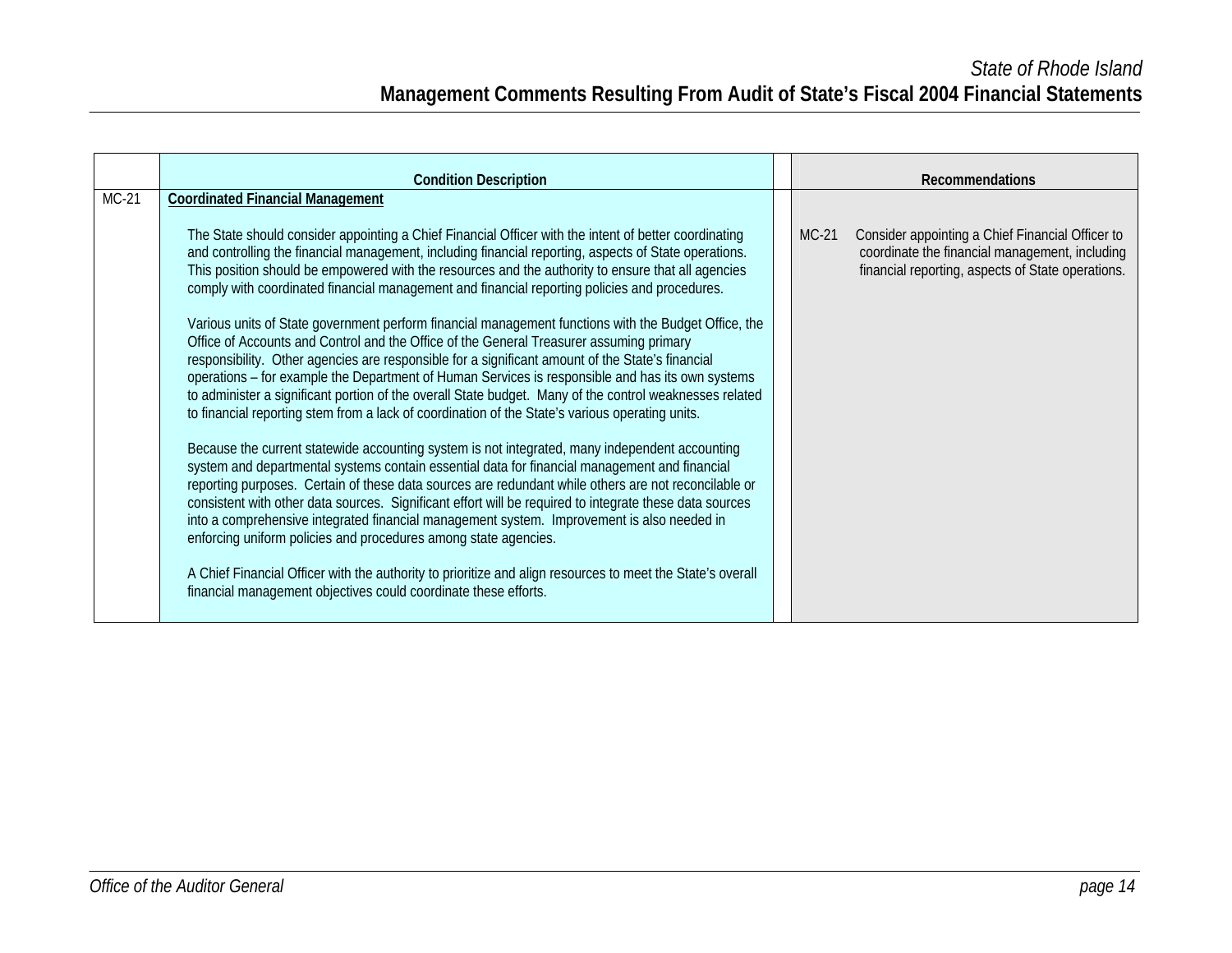|         | <b>Condition Description</b>                                                                                                                                                                                                                                                                                                                                                                                                                                                                                                                                                                                                                                                                                                                                          |          | Recommendations                                                                                                                                                                                                                                                                                                 |
|---------|-----------------------------------------------------------------------------------------------------------------------------------------------------------------------------------------------------------------------------------------------------------------------------------------------------------------------------------------------------------------------------------------------------------------------------------------------------------------------------------------------------------------------------------------------------------------------------------------------------------------------------------------------------------------------------------------------------------------------------------------------------------------------|----------|-----------------------------------------------------------------------------------------------------------------------------------------------------------------------------------------------------------------------------------------------------------------------------------------------------------------|
| $MC-22$ | Subrecipient Monitoring - Review of Single Audit Reports                                                                                                                                                                                                                                                                                                                                                                                                                                                                                                                                                                                                                                                                                                              |          |                                                                                                                                                                                                                                                                                                                 |
|         | Subrecipients assist the state in carrying out various programs funded with state and/or federal<br>monies and include such entities as municipalities, community action programs and local educational<br>agencies. Monitoring of subrecipients, which is required when the State passes through federal funds<br>to another entity, varies depending on the nature of the program or activity but always should include<br>review of subrecipient audit reports. Federal regulations (OMB Circular A-133) require any entity that<br>expends \$500,000 or more in federal assistance [direct or pass-through (e.g., State)] have a Single<br>Audit performed. Copies of the Single Audit must be provided to the pass-through entity and the<br>federal government. |          | MC-22a Centralize subrecipient monitoring procedures<br>related to receipt and review of Single Audit<br>Reports within one agency. This function<br>should be staffed with individuals trained in<br>governmental accounting and auditing matters<br>to allow effective review of the Single Audit<br>Reports. |
|         | Receipt and review of subrecipient audit reports is now performed on a decentralized basis as<br>responsibility is vested in numerous departments. The State can improve its subrecipient monitoring<br>practices by centralizing the audit report review function for the reasons outlined below:                                                                                                                                                                                                                                                                                                                                                                                                                                                                    | $MC-22b$ | Build a database of all subrecipient entities that<br>receive state and/or federal grant funding.                                                                                                                                                                                                               |
|         | Many subrecipients receive funding from multiple departments of the State - each is required to<br>$\Box$<br>receive and review the same audit report.                                                                                                                                                                                                                                                                                                                                                                                                                                                                                                                                                                                                                |          |                                                                                                                                                                                                                                                                                                                 |
|         | Specific agencies reviewing the audit reports do not consider noted deficiencies from the<br>$\Box$<br>perspective of the risks that they pose to all state and federal funds passed through to the<br>subrecipient. One large subrecipient of the State, which receives significant funding from<br>multiple departments and agencies, has been very late in presenting its audit reports and those<br>audit reports have highlighted serious deficiencies.                                                                                                                                                                                                                                                                                                          |          |                                                                                                                                                                                                                                                                                                                 |
|         | There is no centralized database detailing which entities receive funding from the State, which<br>$\Box$<br>are required to have a Single Audit performed, and the status of the audits.                                                                                                                                                                                                                                                                                                                                                                                                                                                                                                                                                                             |          |                                                                                                                                                                                                                                                                                                                 |
|         | Effective subrecipient monitoring requires that individuals reviewing the audit reports be trained in<br>$\Box$<br>governmental accounting and auditing requirements (specifically the Single Audit Act and OMB<br>Circular A-133). This level of proficiency is difficult to achieve and maintain at all the<br>departments and agencies now required to review subrecipient audits.                                                                                                                                                                                                                                                                                                                                                                                 |          |                                                                                                                                                                                                                                                                                                                 |
|         | We have reported various deficiencies in the process used to review subrecipient audit reports.<br>Considerable advantages can be gained by centralizing the subrecipient monitoring function within<br>one unit of State government. This will raise the level of assurance that subrecipients comply with<br>applicable laws and regulations and both state and federal funds are spent as intended. It will also                                                                                                                                                                                                                                                                                                                                                   |          |                                                                                                                                                                                                                                                                                                                 |
|         | reduce the amount of resources devoted to this effort and achieve other efficiencies.                                                                                                                                                                                                                                                                                                                                                                                                                                                                                                                                                                                                                                                                                 |          |                                                                                                                                                                                                                                                                                                                 |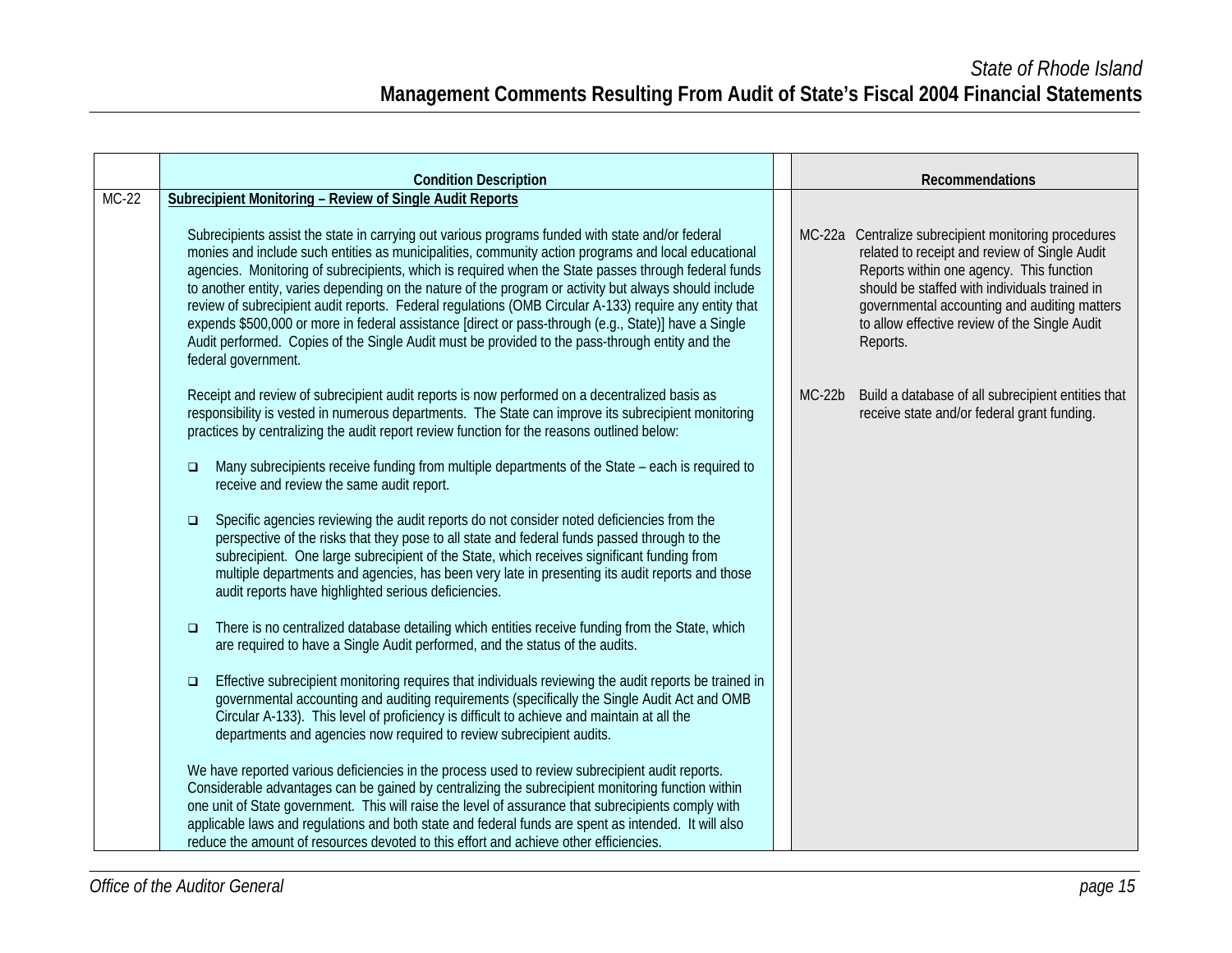|         | <b>Condition Description</b>                                                                                                                                                                                                                                                                                                                                                                                                                                                                                                             |         | <b>Recommendations</b>                                                                                                                                                                                                   |
|---------|------------------------------------------------------------------------------------------------------------------------------------------------------------------------------------------------------------------------------------------------------------------------------------------------------------------------------------------------------------------------------------------------------------------------------------------------------------------------------------------------------------------------------------------|---------|--------------------------------------------------------------------------------------------------------------------------------------------------------------------------------------------------------------------------|
| $MC-23$ | <b>Drawdowns of Federal Funds</b>                                                                                                                                                                                                                                                                                                                                                                                                                                                                                                        |         |                                                                                                                                                                                                                          |
|         | Each agency administering a federal program is responsible for drawing federal funds for that program.<br>Federal regulations govern the timing of these draws of federal cash - the federal government generally<br>prohibits drawing cash before expenditures are actually made.<br>Federal grant revenue for the State approximates \$1.5 billion each year. Consequently, the timing of the                                                                                                                                          | $MC-23$ | Vest responsibility for drawing federal funds with<br>the Office of the General Treasurer. Automate<br>the drawing of federal funds as part of the<br>implementation of a comprehensive integrated<br>accounting system. |
|         | receipt of these funds has a significant impact on the State's overall cash management. We have<br>reported for many years that the State does not have adequate controls in place to ensure compliance<br>with federal cash management requirements. In many instances, agencies do not draw federal cash as<br>frequently as permitted by federal regulations thereby adversely impacting the State's overall cash<br>management.                                                                                                      |         |                                                                                                                                                                                                                          |
|         | We believe responsibility for the drawing of federal funds should be vested in the Office of the General<br>Treasurer where cash management for federal programs could be integrated with other cash<br>management objectives. The function of drawing federal cash should be automated as part of a<br>comprehensive integrated accounting system. As allowable expenditures are recorded for federal<br>programs in the State's accounting system, cash would be drawn by electronic funds transfer into the<br>State's bank accounts. |         |                                                                                                                                                                                                                          |
|         |                                                                                                                                                                                                                                                                                                                                                                                                                                                                                                                                          |         |                                                                                                                                                                                                                          |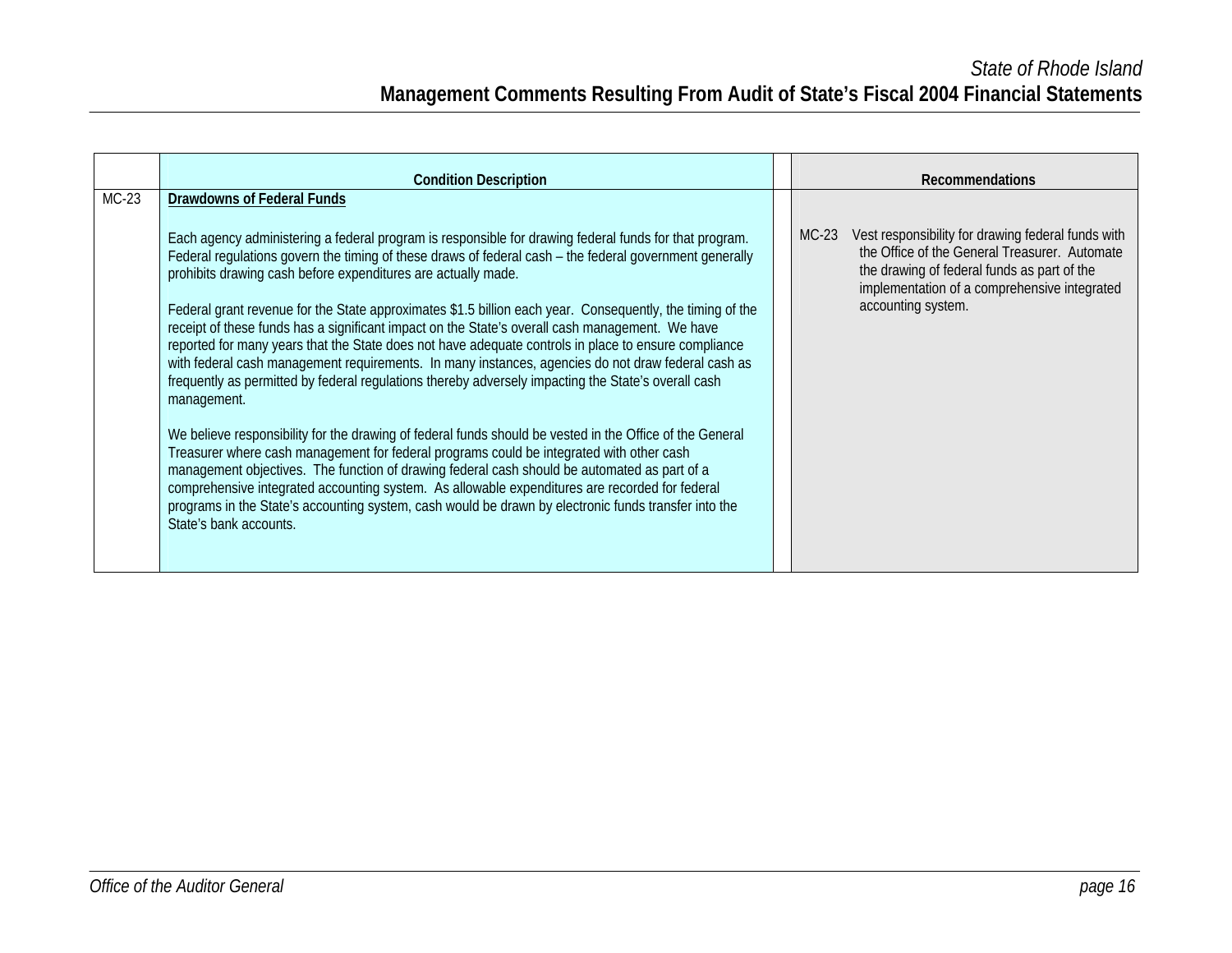The following corrective action plan was developed by the State's management in response to our management comments.

|         |                                                                                                                                                                                                                                                                                                                                                                                                                                                                                                                                                                                                                     | Contact                                  | Planned<br><b>Completion Date</b> |
|---------|---------------------------------------------------------------------------------------------------------------------------------------------------------------------------------------------------------------------------------------------------------------------------------------------------------------------------------------------------------------------------------------------------------------------------------------------------------------------------------------------------------------------------------------------------------------------------------------------------------------------|------------------------------------------|-----------------------------------|
| $MC-1$  | <b>Action Planned</b><br>The State Controller will develop and implement policies and procedures to<br>prevent, deter and detect fraud in conjunction with the Financial Integrity and<br>Accountability policies and procedures.                                                                                                                                                                                                                                                                                                                                                                                   | Person(s)<br>Lawrence<br>Franklin, Jr.   | June 30, 2006                     |
| $MC-2$  | The State Controller is working with the state Department of Transportation to<br>accumulate the necessary infrastructure data to comply with GASB's<br>retroactive infrastructure reporting requirements by June 30, 2006.                                                                                                                                                                                                                                                                                                                                                                                         | Lawrence<br>Franklin, Jr.                | June 30, 2006                     |
| $MC-3$  | The State Controller will establish a workgroup to accumulate all of the<br>information needed to meet the GAAP disclosure requirements for deposits<br>and investments for the FY 2005 CAFR.                                                                                                                                                                                                                                                                                                                                                                                                                       | Lawrence<br>Franklin, Jr.                | June 30, 2006                     |
|         | Treasury agrees with Comment No. 3 and will comply with any request to<br>submit short-term investment information data to the extent possible.<br>Guidance and directions, however, need to be provided to Treasury as to the<br>specific reporting requirements from GASB 40.                                                                                                                                                                                                                                                                                                                                     | Office of General<br>Treasurer           |                                   |
| MC-4a   | 4a. The State Controller will accumulate information to demonstrate that use of<br>the straight-line method to amortize premiums and discounts does not result in<br>a material difference when compared with the preferred effective interest<br>method.                                                                                                                                                                                                                                                                                                                                                           | Lawrence<br>Franklin, Jr.                | June 30, 2006                     |
| $MC-4b$ | 4b. A comprehensive debt accounting system will be considered as part of the<br>multi-year strategy for the continued implementation of the Oracle Application<br>Suite.                                                                                                                                                                                                                                                                                                                                                                                                                                            | Jerome Williams<br><b>Tracy Williams</b> | June 30, 2006                     |
| $MC-5$  | The Budget Office prepares two types of budget documents for release to the<br>public and the General Assembly: the annual appropriations act, a legal<br>document which includes proposed supplemental appropriations for the<br>current year and recommended amount for the budget year by appropriation<br>line item, and six technical/policy documents that provide descriptive<br>explanations and account detail relating to appropriation line item<br>expenditures.                                                                                                                                        | Rosemary Booth-<br>Gallogly              | June 30, 2006                     |
|         | The annual appropriations act is structured to present supplemental<br>appropriations and budget year appropriations programmatically by source of<br>funds and line item for each department. The document shows the general<br>revenues, federal funds, restricted receipts, and other funds appropriations for<br>each program in each department. Other funds appropriations are further<br>broken out to show the source of other funds, such as the Rhode Island<br>Capital Fund, Gasoline Tax, Temporary Disability Insurance Fund,<br>Employment Security Trust Fund, and University and College Funds. For |                                          |                                   |
|         | most departments, all appropriation line items are within the General Fund,<br>however, for several departments a portion of the appropriation line items in<br>the department are either a separate fund (e.g., Temporary Disability<br>Insurance Trust Fund and Employment Security Trust Fund) or part of a<br>separate fund. Federal funds appropriation lines in RIHEAA, RI Public<br>Telecommunications Authority, and RIDOT are part of separate funds. Rhode                                                                                                                                                |                                          |                                   |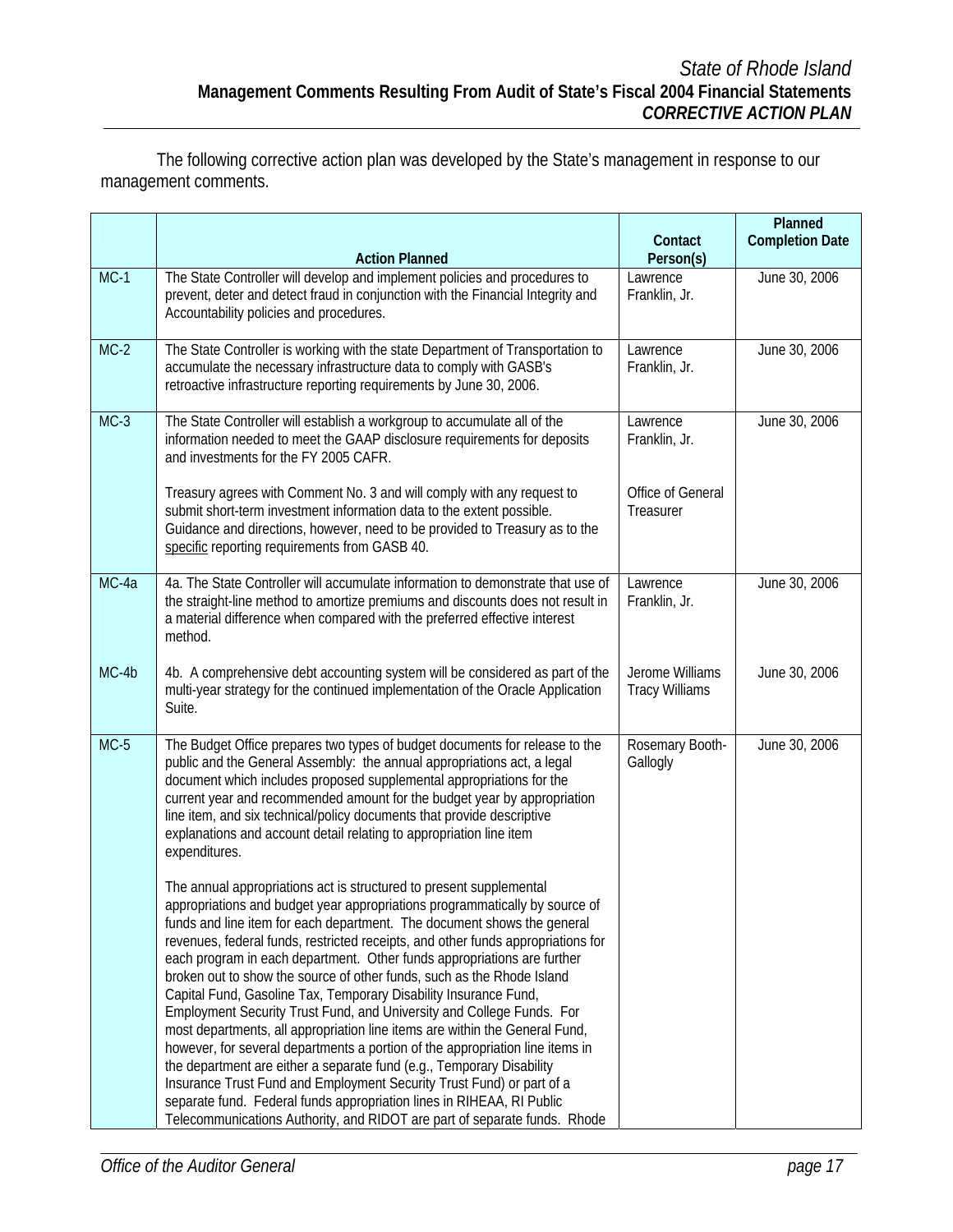## *State of Rhode Island*  **Management Comments Resulting From Audit of State's Fiscal 2004 Financial Statements**  *CORRECTIVE ACTION PLAN*

|       |                                                                                                                                                                                                                                                                                                                                                                                                                                                                                                                                                                                                                                                                                                                                                                                                                                                                                                                                                                                                                                                                                                                                                                                                                                                                                                                                                                                                                                                                                                                                                                                                                                                                                                                                                                                                                                                                                                                                                                                                                                                                                                                                                                                                                                                                                                                                                                                                                                                                                                                                                                                                                                                                                                                                                                                                                                                                                                                                                                                                                                                                                                                                                                                                                                                                              | Contact                   | Planned<br><b>Completion Date</b> |
|-------|------------------------------------------------------------------------------------------------------------------------------------------------------------------------------------------------------------------------------------------------------------------------------------------------------------------------------------------------------------------------------------------------------------------------------------------------------------------------------------------------------------------------------------------------------------------------------------------------------------------------------------------------------------------------------------------------------------------------------------------------------------------------------------------------------------------------------------------------------------------------------------------------------------------------------------------------------------------------------------------------------------------------------------------------------------------------------------------------------------------------------------------------------------------------------------------------------------------------------------------------------------------------------------------------------------------------------------------------------------------------------------------------------------------------------------------------------------------------------------------------------------------------------------------------------------------------------------------------------------------------------------------------------------------------------------------------------------------------------------------------------------------------------------------------------------------------------------------------------------------------------------------------------------------------------------------------------------------------------------------------------------------------------------------------------------------------------------------------------------------------------------------------------------------------------------------------------------------------------------------------------------------------------------------------------------------------------------------------------------------------------------------------------------------------------------------------------------------------------------------------------------------------------------------------------------------------------------------------------------------------------------------------------------------------------------------------------------------------------------------------------------------------------------------------------------------------------------------------------------------------------------------------------------------------------------------------------------------------------------------------------------------------------------------------------------------------------------------------------------------------------------------------------------------------------------------------------------------------------------------------------------------------------|---------------------------|-----------------------------------|
|       | <b>Action Planned</b>                                                                                                                                                                                                                                                                                                                                                                                                                                                                                                                                                                                                                                                                                                                                                                                                                                                                                                                                                                                                                                                                                                                                                                                                                                                                                                                                                                                                                                                                                                                                                                                                                                                                                                                                                                                                                                                                                                                                                                                                                                                                                                                                                                                                                                                                                                                                                                                                                                                                                                                                                                                                                                                                                                                                                                                                                                                                                                                                                                                                                                                                                                                                                                                                                                                        | Person(s)                 |                                   |
|       | Island Capital Fund, which is actually in the Bond Capital Fund, is budgeted<br>generally in the General Fund and cash is transferred in as a resource.<br>However, for the Board of Governors/Higher Education it is budgeted in the<br>Board of Governors/Higher Education Fund. If the appropriations act is<br>restructured to appropriate monies by fund, the document would lose its<br>programmatic integrity. Besides the General Fund, appropriations would be<br>spread across numerous funds, including the University-College Fund, the<br>Temporary Disability Insurance Fund, Intermodal Surface Transportation<br>Fund, State Employees Retirement Fund, the Public Telecommunitications<br>Authority Fund, the Higher Education Assistance Authority Fund, and various<br>others. Due to space limitations associated with the printed appropriations act,<br>additional columns cannot be reasonably added to show appropriations for<br>each fund. For these reasons, the Budget Office believes it is not practical to<br>show appropriations by fund in the appropriations act. Furthermore, it would<br>not enhance programmatic presentation of appropriations.<br>As noted above, the Budget Office publishes six budget documents that<br>provide descriptive explanations and account detail relating to line items in the<br>appropriation act. These include the Executive Summary, the Budget, the<br>Technical Appendix, the Personnel Supplement, the Capital Budget, and the<br>Budget As Enacted. The Technical Appendix provides a detailed listing of<br>expenditures by department, program, and account that make up the<br>appropriation line items. The data shown for each account include a nine-digit<br>legacy account number, an eight-digit RISAIL account number, an account<br>name, two years of expenditure history, the enacted appropriation for the<br>current year, the revised appropriation for the current year, and the<br>recommended appropriation for the budget year. Associated with each eight-<br>digit RISAIL account number is an additional four-digit fund/agency number<br>prefix, where the first two digits represent the "fund" identifier and the last two<br>digits represent the "agency or department number" identifier. A "1073" prefix<br>for example, indicates that the account is in the General Fund (digits 10) and<br>the part of the Department of Labor and Training (digits 73). A "6473" prefix<br>indicates the account is in the Employment Security Trust Fund (digits 64) and,<br>again, part of the Department of Labor and Training. While historically the<br>Budget Office has not included the fund/agency prefix identifier with each<br>RISAIL account number listed in the Technical Appendix, the Budget Office<br>will do so in the future to enhance comparisons of budget to actual<br>expenditures by fund. Also, the Budget Office will provide in the Technical<br>Appendix a summary page showing expenditures by fund. The Budget office<br>is not in a position to obligate that such a schedule would be provided by the<br>General Assembly for the enacted budget. However, the Budget Office could<br>likely produce one from the enacted budget database. |                           |                                   |
| MC-6a | 6a. The State Controller will request the internal auditors to add audit steps to<br>their current audit programs of state agencies to verify that all departments are<br>complying with State policies and procedures relating to the administration of<br>State employee payroll.                                                                                                                                                                                                                                                                                                                                                                                                                                                                                                                                                                                                                                                                                                                                                                                                                                                                                                                                                                                                                                                                                                                                                                                                                                                                                                                                                                                                                                                                                                                                                                                                                                                                                                                                                                                                                                                                                                                                                                                                                                                                                                                                                                                                                                                                                                                                                                                                                                                                                                                                                                                                                                                                                                                                                                                                                                                                                                                                                                                          | Lawrence<br>Franklin, Jr. | June 30, 2006                     |
| MC-6b | 6b. The Office of Accounts and Control will review record retention procedures<br>to ensure that supporting documentation for all State Employee payroll<br>expenditures is maintained.                                                                                                                                                                                                                                                                                                                                                                                                                                                                                                                                                                                                                                                                                                                                                                                                                                                                                                                                                                                                                                                                                                                                                                                                                                                                                                                                                                                                                                                                                                                                                                                                                                                                                                                                                                                                                                                                                                                                                                                                                                                                                                                                                                                                                                                                                                                                                                                                                                                                                                                                                                                                                                                                                                                                                                                                                                                                                                                                                                                                                                                                                      | Lawrence<br>Franklin, Jr. | June 30, 2006                     |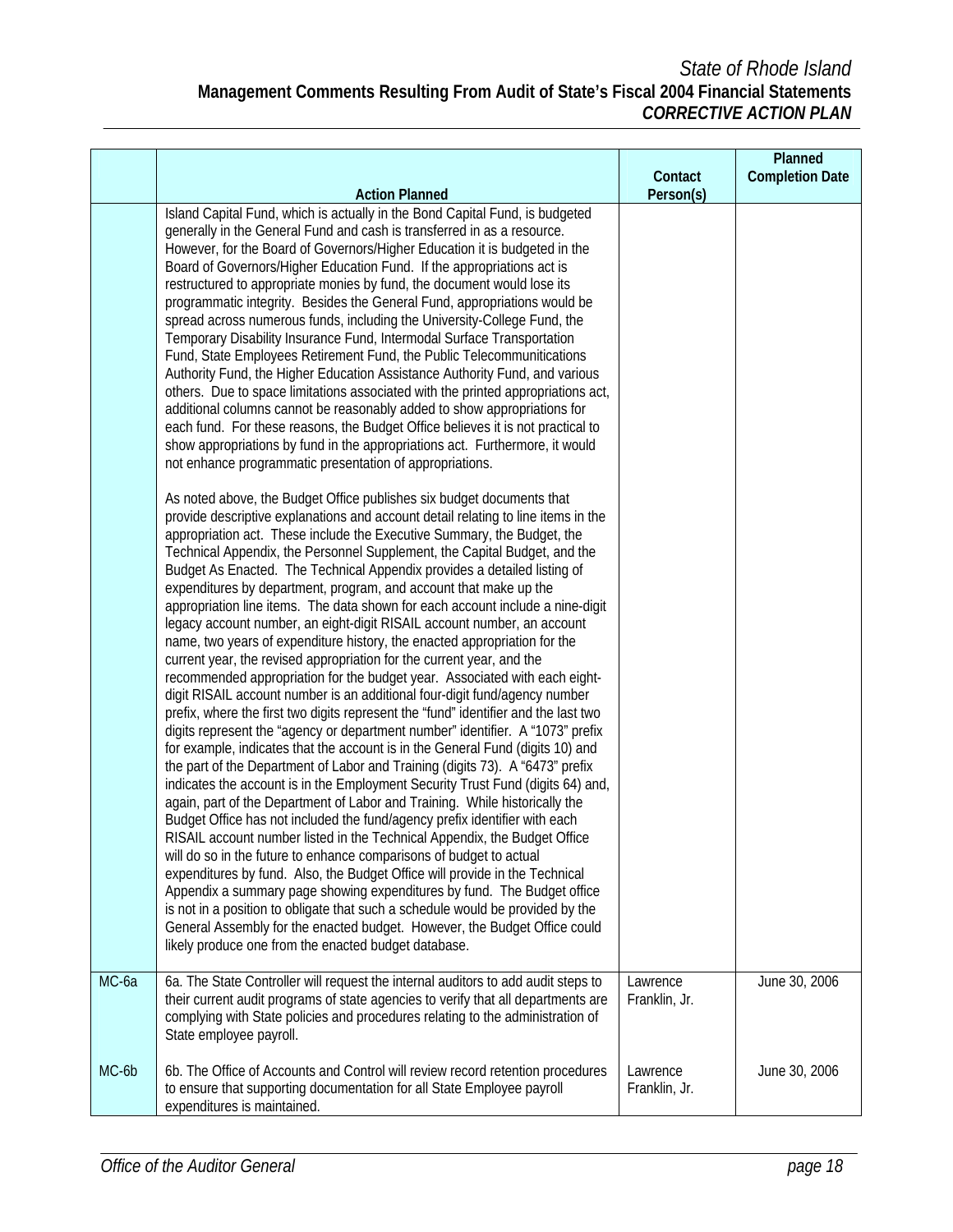## *State of Rhode Island*  **Management Comments Resulting From Audit of State's Fiscal 2004 Financial Statements**  *CORRECTIVE ACTION PLAN*

|                           |                                                                                                                                                                                                                                                                                                                                                                        | Contact                   | Planned<br><b>Completion Date</b> |
|---------------------------|------------------------------------------------------------------------------------------------------------------------------------------------------------------------------------------------------------------------------------------------------------------------------------------------------------------------------------------------------------------------|---------------------------|-----------------------------------|
|                           | <b>Action Planned</b>                                                                                                                                                                                                                                                                                                                                                  | Person(s)                 |                                   |
| $MC-7a$                   | 7a. The State Controller will establish policies and procedures to prevent<br>automatic allocation of personnel costs through the payroll system to accounts<br>outside of the same department.                                                                                                                                                                        | Lawrence<br>Franklin, Jr. | June 30, 2006                     |
| MC-7b                     | 7b. The State Controller will request Dolt payroll group to develop reports to<br>be distributed to agencies.                                                                                                                                                                                                                                                          | Lawrence<br>Franklin, Jr. | June 30, 2006                     |
| $MC-8$                    | This issue has not been included in recent audit reports. DHS continues to<br>review and refine the claims liability process to determine a reasonable<br>amount of the Medicaid payable at the end of the state fiscal year - June 30.                                                                                                                                | Ronald Lebel              |                                   |
| MC-9a                     | 9a. The Office of Accounts and Control will establish procedures to reconcile<br>debt service expenditures recorded in the State accounting system with actual<br>payments reported by the General Treasurer's Debt Management System.                                                                                                                                 | Lawrence<br>Franklin, Jr. | June 30, 2006                     |
| MC-9b                     | 9b. As part of the establishment of new reconciliation procedures, the State<br>accounting system's financial statement generator (FSG) will be<br>reprogrammed to ensure that all debt service expenditures are accurately<br>reported in the State's financial statements.                                                                                           | Lawrence<br>Franklin, Jr. | June 30, 2006                     |
| <b>MC-10a</b><br>$MC-10b$ | 10a. and 10b. The Office of Accounts and Control will establish guidelines and<br>procedures to staff and to the State's Component Units on recording<br>transactions with the Primary Government.                                                                                                                                                                     | Lawrence<br>Franklin, Jr. | June 30, 2006                     |
| $MC-11$                   | We agree. We will not write-off accounts that are more than 2000 days old if<br>the account is still active and returns/payments are being received. It should<br>be noted that accounts that are written off are done for financial statement<br>purposes only and they are still pursued for collections and if collected are<br>entered as a recovery of bad debts. | R. Gary Clark             | June 30, 2006                     |
| <b>MC-12a</b>             | We batch bills based on IRS data in separate batches called 9200 batches.                                                                                                                                                                                                                                                                                              | R. Gary Clark             |                                   |
| $MC-12b$                  | We will work with the Auditor General to see how they would suggest that we<br>do this.                                                                                                                                                                                                                                                                                | R. Gary Clark             | June 30, 2006                     |
| $MC-13$                   | We agree and we are currently doing this.                                                                                                                                                                                                                                                                                                                              | R. Gary Clark             | September 1, 2005                 |
| $MC-14$                   | We agree and we will make every attempt to update receivables timely.                                                                                                                                                                                                                                                                                                  | R. Gary Clark             | June 30, 2006                     |
| $MC-15$                   | We agree. The Office of Accounts & Control is changing their method to the<br>method used by the Division of Taxation.                                                                                                                                                                                                                                                 | R. Gary Clark             | June 30, 2006                     |
| $MC-16$                   | This would require substantial re-writes to all systems and additional personnel<br>to reconcile these entries. We would like to do both but it does not appear<br>economically feasible. We have controls in place where supervisors must<br>initial the ARC's sent to Data Entry based on previous audit recommendations.                                            | R. Gary Clark             |                                   |